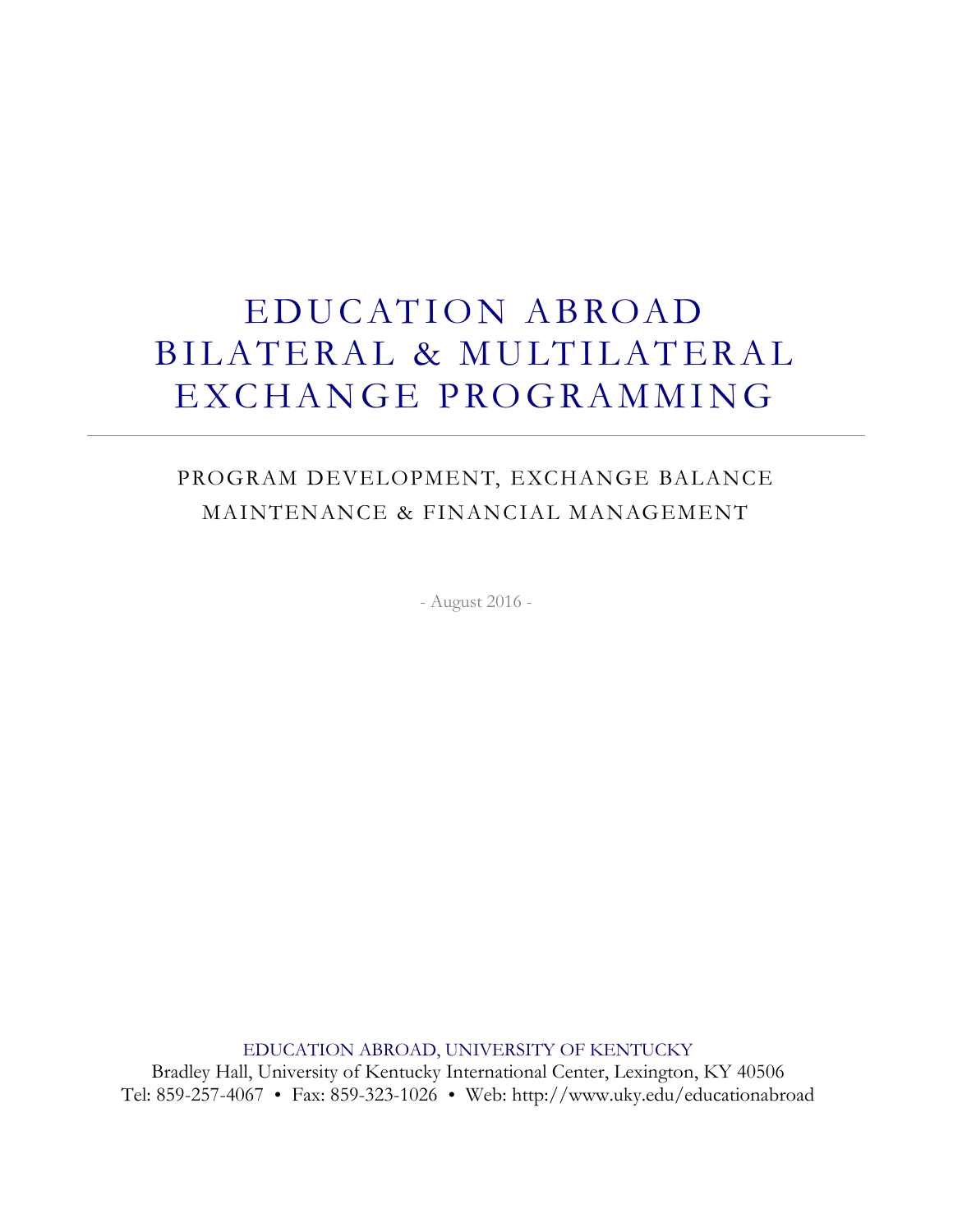# E D U C A T I O N A B R O A D B I L A T E R A L A N D M U L I T L A T E R A L E X C H A N G E P R O G R A M M I N G

#### PROGRAM DEVELOPMENT, EXCHANGE BALANCE MAINTENANCE & FINANCIAL MANAGEMENT

#### OVERVIEW

Per AR4:9, Education Abroad (EA) at the University of Kentucky (UK) engages in bilateral and multilateral student exchanges, or those programs involving the two-way movement of students between institutions or countries. <sup>1</sup> *Bilateral student exchanges* are between two institutions in which students are typically exchanged on a one-to-one basis (e.g., one UK student spends time at an international institution while a student from that institution is enrolled at UK) or some mathematical variation (e.g., two summer participants for one semester-length enrollment). No money changes hands between participating institutions. *Multilateral student exchanges* involve three or more participating institutions. Typically in such exchanges the balancing of participant numbers occurs across the system, so that an outbound student need not go to the same institution, or even the same country as the inbound counterpart. At UK, the most active multilateral student exchange is ISEP, or the International Student Exchange Program. The National Student Exchange (NSE) operates very similarly but focuses on domestic mobility<sup>2</sup>.

At UK, exchanges may be *university-wide* or *college-specific*. University-wide exchanges are managed by EA and are typically exchanges that allow inbound students open access to almost all university offerings<sup>3</sup>. Please see Appendix A for a complete list of current university-wide exchange programs. (Note: Some exchanges have associated scholarship programs.) College-specific exchanges are managed by a sponsoring UK college and generally target exchanges of students in particular disciplines. See Appendix B for a complete list of current college-specific exchange programs.

All exchanges must have a current exchange-specific agreement document in effect between UK and the partner institution. All agreements must be successfully reviewed by UK's Legal Counsel and bear the signature of the Associate Provost of International Programs. College-specific agreements must also have the signature of the dean of the sponsoring UK college.

#### FINANCIAL MANAGEMENT

University-wide exchanges are actively managed by EA and college-specific exchanges are managed by the sponsoring college. Exchange balances and cost center financial management are maintained accordingly by each responsible unit.

 $\overline{a}$ 1 This document is not inclusive of other types of J-1 exchange students (i.e., clinical rotations). Faculty sponsored students must ask the UK faculty member to contact the International Student and Scholar Services office to obtain the proper DS-2019 form. Government sponsored students must contact their respective government representatives to gain permission and insure that they are approved for study. For more information about government and faculty sponsored students, visit the J-1 Visiting Student Page on the UKIC website.

<sup>2</sup> Housed in Undergraduate Education, http://www.uky.edu/US/nse.html

<sup>3</sup> Exchange students are not eligible to take coursework in architecture or in the professional/graduate colleges. They are not eligible to enroll in College of Education courses with the prefix EDC, EDL or EDS. Exchange students admitted at the undergraduate level are generally not eligible to enroll in courses offered at 500, 600, 700 or 800 level. However requests can be considered on a case by case basis. In the case of the graduate level exchange programs (Valladolid, Ludwigsburg) and some Gatton exchanges which occasionally accept graduate students, they are admitted by Graduate School and permitted to take graduate level courses.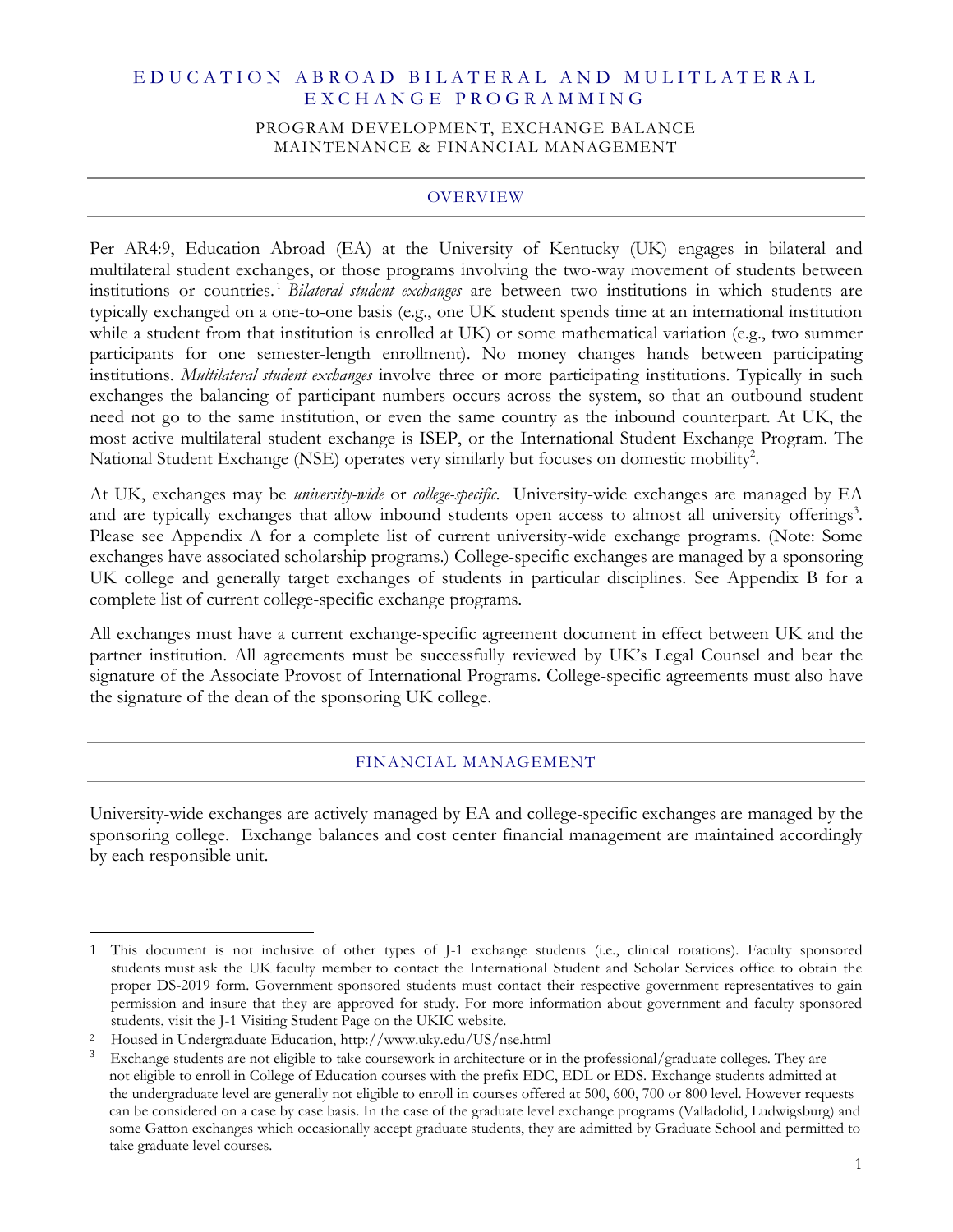# [A] TYPE

As outlined in respective agreement documentation, each bilateral exchange program is designated as a particular exchange type specifying what benefits beyond tuition are included in the exchange. Some exchange programs include accommodation in designated on-campus housing and a UK meal plan. For example, an outbound participant on a university-wide exchange of this nature would be enrolled in EAP432 to reflect the TLM (Tuition, Lodging & Meals) type. Most exchanges are TFE which includes tuition, academic fees, and any other mandatory fees. Other exchange types are TLO (Tuition and fees and Lodging) and TMO (Tuition and fees and Meals), and TP or Tuition Plus. Tuition Plus is a type created to accommodate any unusual agreements made to incentivize exchange with host institutions in the developing world<sup>4</sup>.

# [B] TUITION & FEES

All outbound UK students are enrolled in EAP599 (formerly ISP599), which generates a charge of one credit hour and is defined by the university registrar as equivalent to full-time enrollment status. The cost of EAP599 is determined by the students' residency and academic class standing. Generated revenue is allocated to the EA operating budget (1013201950).

Outbound students are also enrolled in a designated EAP course associated with the particular exchange program. EAP courses are used for billing purposes only and do not carry any academic credit. These funds are applied to the associated cost center and are used

# **OUTBOUND** TUITION & FEES

+ EAP 599 (1 credit)

- + EAP fee
- + Average UK course fee \_\_\_\_\_\_\_\_\_\_\_\_\_\_\_\_\_\_\_\_\_\_

*Depending on exchange type, additional fees may apply (e.g., meal plan, housing, etc)*

to pay tuition and fees for the reciprocal inbound students (see Appendices  $A \& B$ ).

Thus, each outbound exchange participant is assessed both EAP 599 and the relevant EAP course fee. Total charges equal a student's regular, full-time UK tuition (whether in-state or out-of-state) and fees, and depending on the exchange program, any costs associated with additional benefits such as housing, meals, etc.

An average university-wide course fee is added to the EAP fee as an estimate of course fees that an inbound student would be assessed. The average course fee is calculated based on the Registrar's published course fee listing. College-specific exchanges may opt to use an average of their college fees, if the college's average fees are higher than the university-wide average. The EAP course fee is applied to a given cost center, from which the costs associated with incoming students are paid.

Because the EAP fee assessed is generally the cost of UK fulltime tuition, less the amount of EAP599, the amount collected is less the total cost of hosting an incoming student. However, the tuition differential for out-of-state students participating on exchange programs can over time offset this revenue gap.

# [C] COST CENTERS

 $\overline{a}$ 

Exchange program finances are managed through UK cost centers. EA manages cost centers associated with university-wide exchanges, and college-specific exchanges are operated through cost centers established within each college. More than one exchange can be tied to a given cost center. Although EA manages all student billing for exchange program participants, EA does not manage cost centers associated with college-specific exchanges. However, EA can view balances through SAP.

<sup>4</sup> When negotiating a TP exchange agreement, care must be taken to ensure the benefits provided to the incoming students do not exceed the revenue collected from the outgoing students.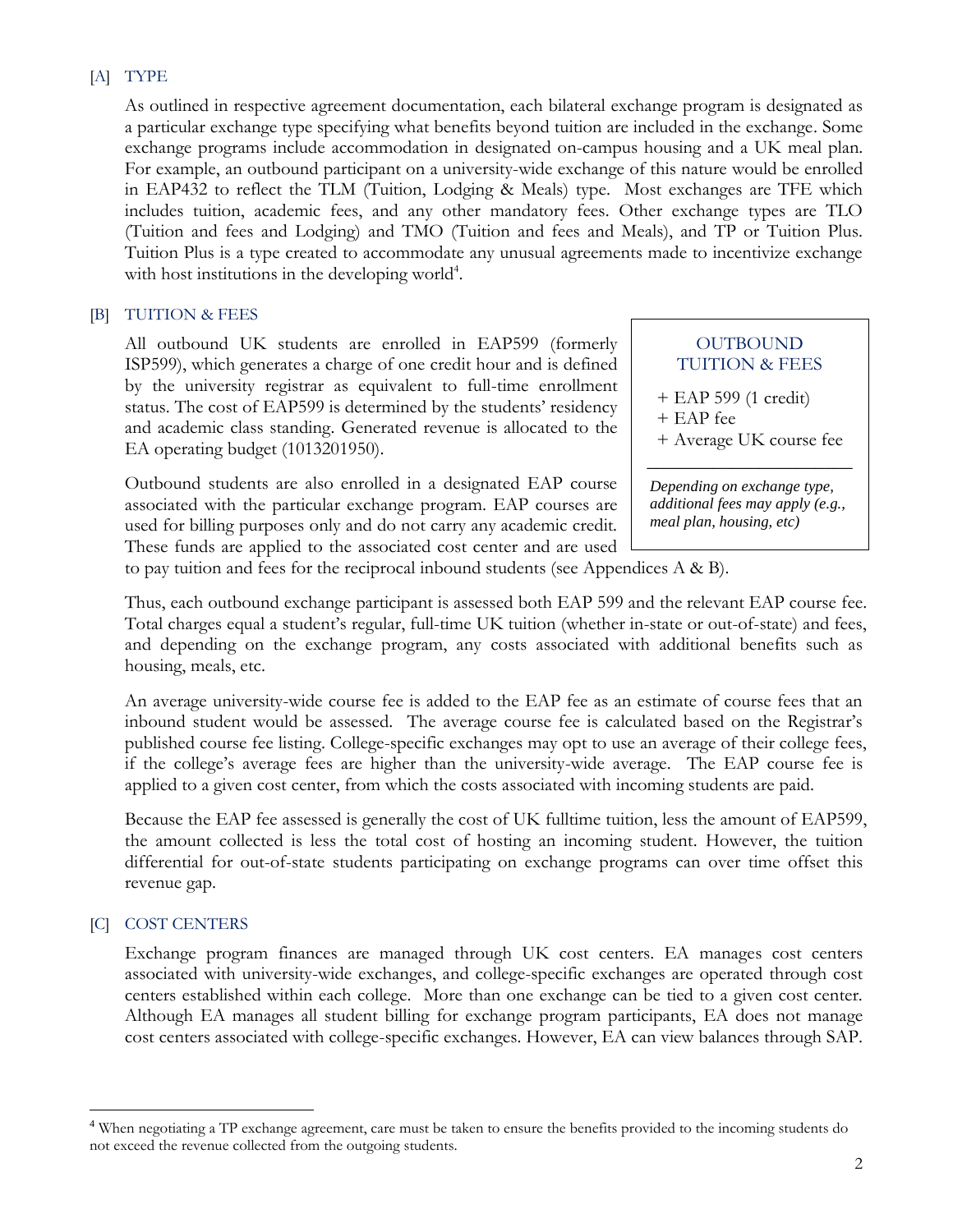Expenses associated for inbound students are paid from the associated cost center. For universitywide exchanges, EA issues a Scholarship & Grant Authorization (SAG) form to the Student Financial Aid Office which authorizes payment from the associated cost center. EA requests the Office of the Registrar to change the residency status of all inbound exchange students to insure that they are billed at the in-state rate, graduate or undergraduate as appropriate. <sup>5</sup> All outbound students are billed according to their residency status and academic class standing. College-specific exchanges follow the same procedure.

# [D] MANAGEMENT OF COST CENTER REVENUE

Due to out-of-state tuition differentials (see above), established cost centers may accrue financial surpluses in excess of the amount required to pay tuition and fees associated with exchange balances. In this event, funds from a given cost center may be strategically reallocated to support exchange program maintenance but must be consistent for the purpose for which funds were accumulated. (As UK tuition and fees generally increase each year, the cost of balancing an exchange across academic years varies.) Only the following options are permitted, per the University Provost's Budget Office:

- To balance exchanges tied to the same cost center. Funds may not be co-mingled with other cost centers.
- To create student scholarships (inbound or outbound) for the exchange program(s) tied to the cost center with the revenue surplus.
- To develop a travel grant for UK faculty or staff members to conduct a review, evaluation of the exchange partner institution or to expand the collaboration.
- To attend a conference or symposium that directly supports the on-going maintenance of an exchange (e.g., ISEP).
- To develop a new exchange.

 $\overline{a}$ 

# INTERNATIONAL STUDENT EXCHANGE PROGRAMS (ISEP)

ISEP is a multilateral network of over 300 colleges and universities in 50 countries cooperating to provide affordable access to international education for a diverse student population [http://www.isep.org]. ISEP offers two program types: *ISEP-Exchange* and *ISEP-Direct*. ISEP-Exchange allows students to exchange places with another student in the ISEP-Exchange Network; each paying their home university fees for tuition, housing, and meals. ISEP-Direct provides students the opportunity to enroll directly in a host institution abroad instead of exchanging places. Additional fees apply.

To remain an institutional member of the ISEP network, Education Abroad must pay an annual fee of approximately \$3,950. Each member institution appoints an Institutional ISEP Coordinator, whose

# OUTBOUND ISEP TUITION & FEES

- + EAP 599 (1 credit)
- + EAP fee
- + Average UK course fee
- + Housing
- + Meal plan
- + ISSS fee
- + UK ISEP fee
- + ISEP application fee

multi-faceted role includes updating the Institutional Information Sheet, ISEP Coordinator's Manual, advising students on ISEP programs etc. The Coordinator attends the annual ISEP Symposium.

Outbound participants from UK are assessed costs associated with EAP599, a designated EAP course fee, which includes UK tuition (less the cost of EAP599) and the average course fee. Students also pay the cost of a standard UK on-campus housing (Ingels Hall 4 person suite rate), the "7 Day Unlimited Meal

<sup>5</sup> It is important to ensure that all such requests come from EA so that exchange balances are accurately maintained. EA must maintain this gatekeeping function so as to monitor student enrollment and exchange balances.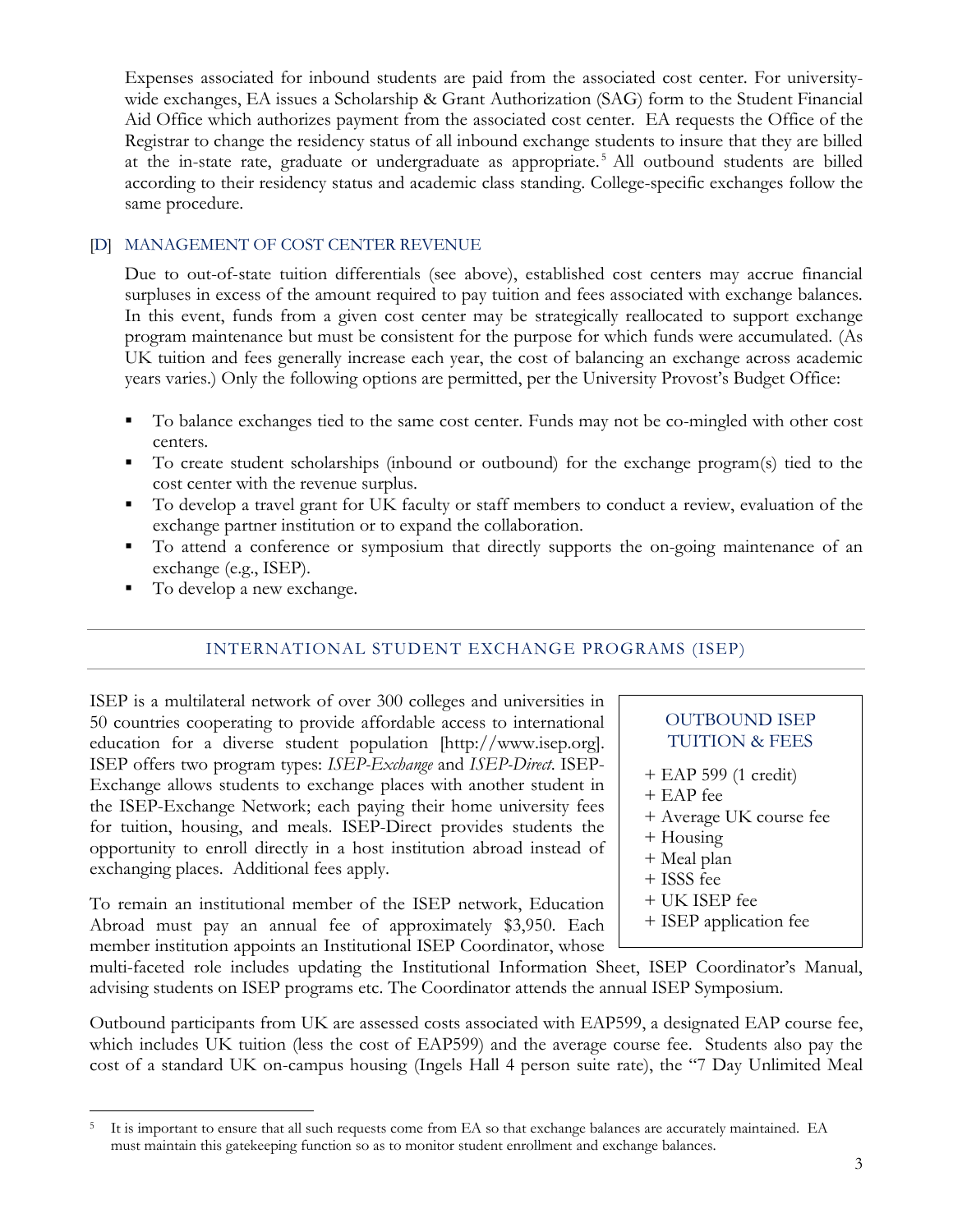Plan", which includes 21 meals per week, and a \$355 ISEP fee to defray the ISEP institutional membership fee.

The ISEP fee is calculated by Education Abroad annually based on average student enrollment in ISEP programs and is only charged to ISEP-Exchange program participants. It is listed in the course fee bulletin as *International Student Exchange Program (I.S.E.P.) Fee.* 

Incoming ISEP participants have the ISSS Orientation/Visa/See Blue U orientation fees waived by including these fees in with their "SAGed" tuition. As such, all outbound ISEP students must be charged the \$50 ISSS fee each semester so as to absorb the cost for incoming ISEP students. UKEA also reimburses the ISEP student's UK student account for the cost of the UK ID card.

Inbound students pay all fees to their home institution. Inbound Graduate ISEP students are admitted only as undergraduate students but may be given a stipend in lieu of on-campus housing and meal plan. ISEP provides assistance with immigration and visa support documentation for inbound students, which is unlike other exchange students who receive this support from UK Admissions. The ISEP Language Proficiency Report may be substituted for TOEFL/IELTS scores for students from Austria, Belgium, Botswana, Denmark, Fiji, Finland, Germany, Ghana, Iceland, Malta, Norway, the Netherlands, South Africa, Sweden, Switzerland, the American University of Bulgaria, or the American University of Sharjah (UAE).

The ISEP membership is managed by Education Abroad and an independent ISEP account has been established for this purpose (Cost Center: 1013164360). From this account are paid the institutional membership fee, ISEP-related promotion and outreach activities, the cost of attendance at ISEP symposia and coordinator training, director's attendance at Council of Advisors meetings (if applicable) and any other ISEP-specific activities.

Due to the multi-lateral nature of the ISEP program, the exchange balance tally in Studio Abroad cannot function in the same way as it does for bilateral exchanges. The Exchange Balance feature in Studio Abroad is unable to retain information for inactive programs. Therefore, the ISEP balance cannot maintain historic data as the UK portfolio of program offerings evolves. The ISEP balance will be entered as a raw figure rather than actual student applications in UK Studio Abroad.

# EXCHANGE PROGRAM DEVELOPMENT

The UK International Center welcomes all discussion of new exchange program development and extends its services to on-going program maintenance and support. Developing a new exchange program generally takes at least one academic year before student mobility is initiated.

#### [A] CONSULTATION WITH UKIC<sup>6</sup>

 $\overline{a}$ 

All potential bilateral and multilateral exchanges are reviewed by UKIC. Whether university-wide or college-specific, ideas for new exchange initiatives should be pursued in collaboration with UKIC's Executive Director of Education Abroad and Exchanges. Through UKIC, Education Abroad at UK and the Manager of International Agreements assists with all aspects of program development, including the selection of peer institutions, contract negotiation, establishing protocols for student exchange, etc.

<sup>6</sup> For more information, see "Policy and Procedures: Developing, Maintaining, and Evaluation Consortial and Contractual Agreements for International Educational Program and Courses."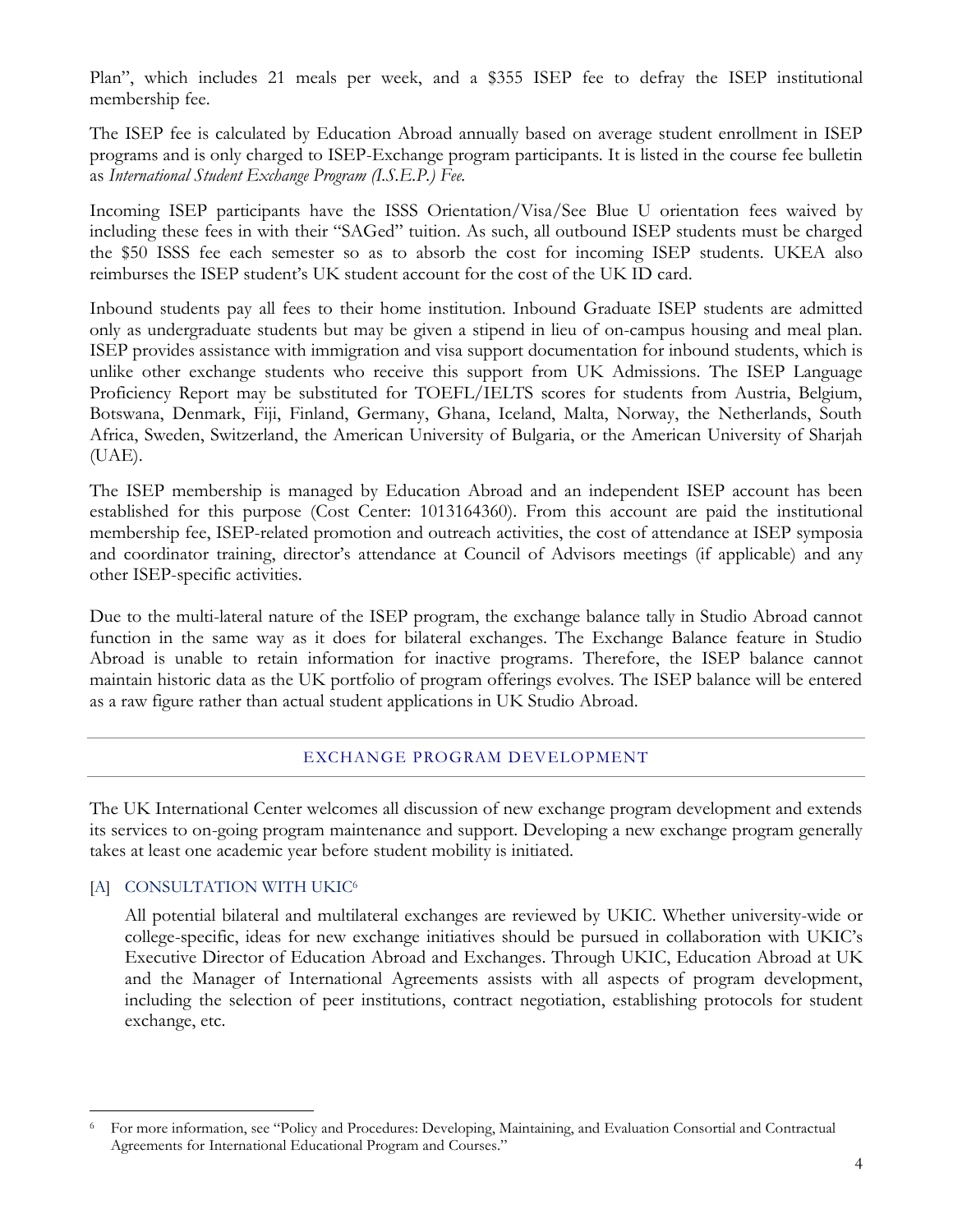# [B] UNIVERSITY-WIDE VS. COLLEGE-SPECIFIC

UKIC will determine if an exchange will be university-wide or college-specific. Exchanges initiated by a UK sponsoring-college are usually discipline specific and are best managed by the college. Only UKIC may initiate university-wide exchanges and upon request, may coordinate on a case-by-case basis with sponsoring UK colleges to assume management and financial risk of college-specific exchanges and only then if the exchange has multi-college support. Sponsoring colleges of collegespecific exchanges enjoy the flexibility of cost center revenue excess and preferential enrollment of their students onto any exchange. Conversely, sponsoring colleges must assume the risk of negative cost center balances and accept the added responsibility for promoting college-specific exchanges.

# [C] CONTRACT NEGOTIATION & MAINTENANCE

All exchanges must have a current exchange-specific agreement in effect between UK and the partner institution<sup>7</sup>.

Generally, the EA Exchanges Coordinator will work with the UK College (if college specific) and the exchange partner to discuss and agree on the scope and parameters of the agreement (undergraduate or graduate, available areas of study, responsibility for securing accommodation etc) and draw up a draft agreement acceptable to both institutions. This draft is provided to the Manager of International Agreements (MIA) to organize review by UK Legal Counsel. Once approved, the MIA leads the negotiations with the partner institution over the signing protocol etc. Copies of all agreements are kept on file in both hard and soft copy within UKIC. The MIA will be responsible for maintaining all exchanges agreements and will work closely with the EA Exchanges Coordinator on issues such as the renewal of existing agreements.

All agreements must be successfully reviewed by UK's legal counsel and bear the signature of the Associate Provost of International Programs. College-specific agreements must also have the signature of the dean of the sponsoring UK college. UKIC has exchange agreement templates that have been approved by UK's legal counsel. Agreement protocols typically state that the exchange enrollment should be in balance at three year intervals<sup>8</sup>. For tracking and maintenances purposes, all exchanges agreements are to be accompanied by a *Cooperative Agreement Information Sheet*. This form requires the signature of the Executive Director of Education Abroad before an exchange agreement can be negotiated.

#### [D] EAP COURSE & COST CENTER

A dedicated cost center must be created through which tuition and fees from outbound UK students are collected and from which tuition and fees for inbound students are paid. EA will establish an EAP course for all exchanges. The cost center for college-specific exchanges must be established within the sponsoring college. Tuition and fees from outbound UK students are collected via this EAP course, which are then allocated to the associated cost center. In turn, tuition and fees for inbound students are paid from the associated cost center. A SAG form to pay the tuition and fees for inbound students from the associated cost center must be submitted to UK Student Financial Aid Office. SAG forms are typically submitted after the course add/drop period during the semester the inbound student is enrolled. Although responsibility for this process rests within each sponsoring college for college-specific exchanges, EA will oversee this process unless otherwise directed<sup>9</sup>.

If an exchange cost center ends the fiscal year with a negative balance, the unit where the cost center is housed is responsible to cover the negative balance. An exception can be made for the first year of

<sup>7</sup> While most Memorandum of Understanding (MOU) reference a student exchange, an MOU is not an exchange agreement and cannot be used to establish and operate a bilateral student exchange program.

<sup>8</sup> The actual agreement is typically for a five year period.

<sup>9</sup> The EA Financial Manager is responsible for this process. The EA Exchanges Coordinator is responsible for confirming to the EA Financial Manager the student name, UK ID number, full-time enrollment and costs to be paid.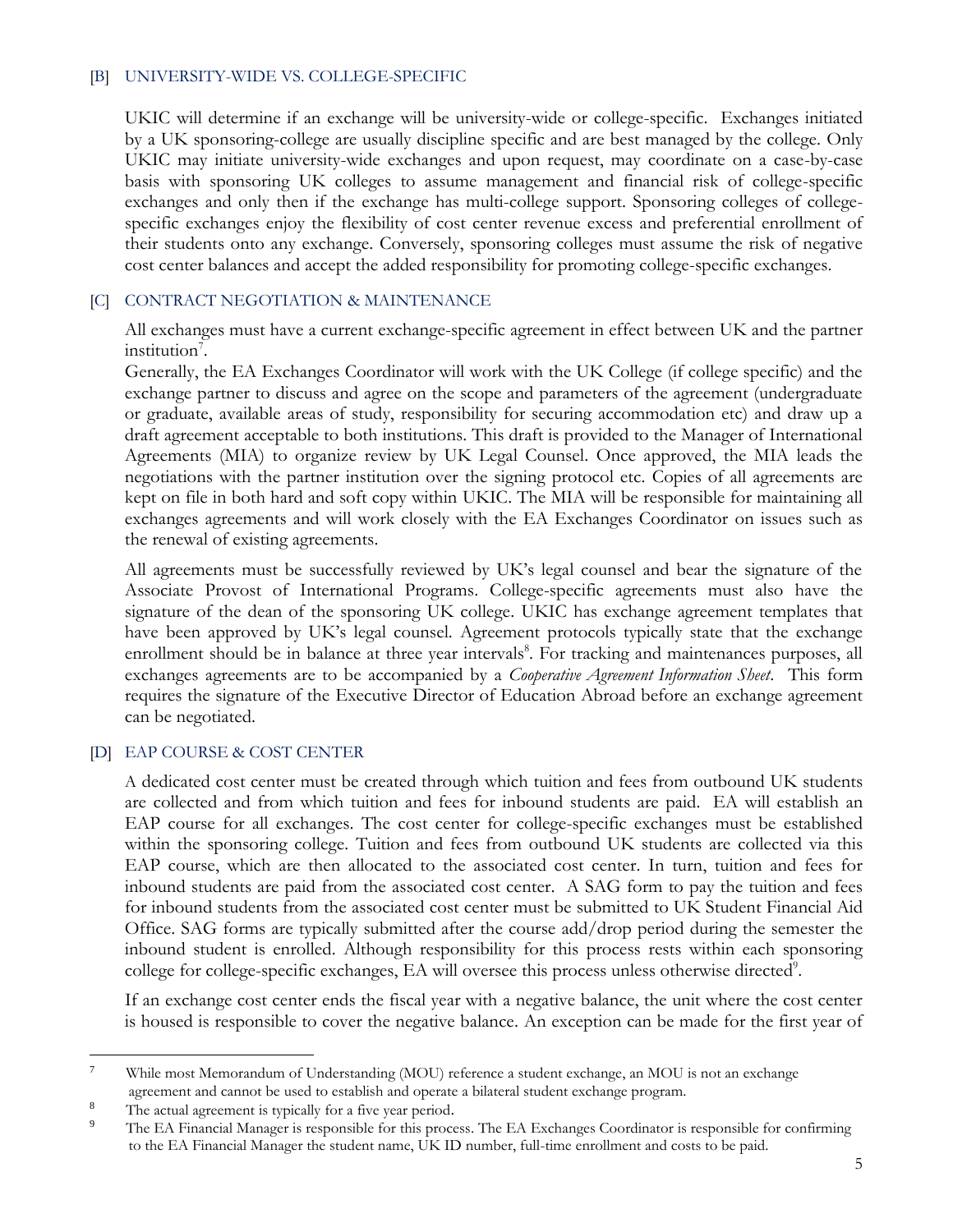a new exchange. If a negative balance occurs at the end of the fiscal year after the first year of a new exchange, the unit responsible for the cost center should contact the Provost Budget Office to process a reverse budget transfer (i.e., creating negative budget authority in the exchange account), to allow for carrying the negative balance forward into the next fiscal year. Throughout the time of the exchange agreement, the responsibility is on the unit to balance the exchange. At the end of the term of exchange (generally five years), the account should not carry a negative revenue balance.

# [E] PROGRAM PROMOTION

Whether university-wide or college-specific, EA will develop a program page on the EA website through which students must apply for participation on the exchange. All students should be directed to the appropriate webpage. However, college-specific exchanges should also be listed on collegebased websites and in other promotional materials where international education activities are highlighted. The IAC representative within each college should be designated on the website for student inquiries.

EA will facilitate an Exchanges Welcome and Farewell Lunch at the start and end of each semester The EA Exchanges Coordinator also provides a supplemental fall and spring orientation for incoming exchange students.

# [F] STUDENT SERVICES

UKIC will uniformly extend its services to all UK exchanges, which involves promotion and outreach, student advising, selection, ongoing orientation, travel medical/evacuation insurance, etc. However, exchange balances for college-specific exchanges will be the responsibility of the sponsoring college. As such, each sponsoring college should work with EA to regulate inbound and outbound student flows.

#### EXCHANGE PROGRAM MANAGEMENT

#### [A] EXCHANGE COORDINATION

Within EA, one advisor has been designated as the EA Exchanges Coordinator and this person will monitor exchange balances for all UK exchanges and serve as the EA liaison for college-specific exchanges. Each sponsoring college shall appoint a representative to the International Advisory Council who will manage college-specific exchanges. ISSS will designate a liaison to Education Abroad for exchange programming. The EA Exchanges Coordinator will act as an information hub, maintaining records for all inbound and outbound exchange students, monitoring exchange balances, and maintaining a website for incoming exchange students. The EA Exchanges Coordinator will hold information sessions as required with the college IAC representative to provide an overview of Studio Abroad enrollment management tools and to outline the admission procedure for inbound students.

# [B] EXCHANGE BALANCE MANAGEMENT

The EA Exchanges Coordinator will work in close partnership with each college IAC representative on matters related to exchange balance management, although the ultimate responsibility remains with each sponsoring college. The EA Exchanges Coordinator will not forward any prospective student for admission to a college-specific exchange without written consent of the college.

The Manager of International Agreements will maintain memoranda of agreement for all exchanges. The EA Exchanges Coordinator will work with each sponsoring college with regard to updating and/or changing agreements as needed. UKIC's Manager of International Agreements will oversee the actual negotiation with international partners and oversee the maintenance of all agreements. As most bilateral exchange agreements require notice to alter or nullify the agreement, the EA Exchanges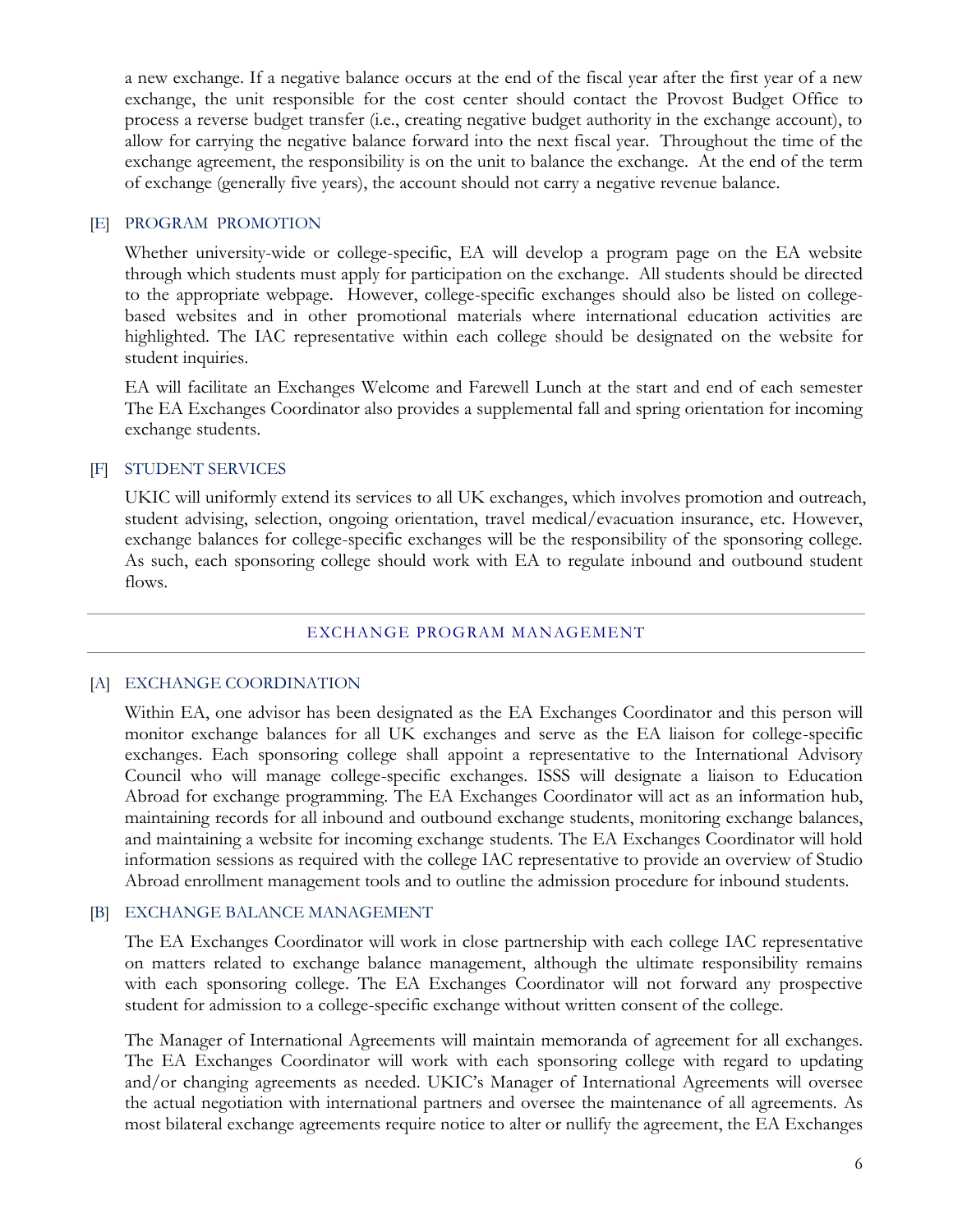Coordinator will notify the sponsoring colleges of looming expiration dates more than six months prior.

# [C] COST CENTER MANAGEMENT

EA will work in partnership with sponsoring colleges to develop a cost center for each college and EAP course for college-specific exchanges. The cost center for college-specific exchanges must be established within the sponsoring college. EA may view balances for college-specific cost centers through SAP yet retains no budget authority.

# [D] STUDENT BILLING

Student billing associated with all exchanges is managed through EA, unless otherwise directed by a sponsoring college. As needed, Education Abroad will collaborate with sponsoring colleges on the student billing process, but ultimate financial responsibility remains within each sponsoring college.

EA will pay portions of student bill that UK is required to pay per the exchange agreement and will accordingly communicate with each student on what is being paid and what is the student's responsibility (i.e., health insurance, ISSS visa process and orientation fee). All questions with regard to student billing should be directed to EA.

Employee Education Program (EEP) and Family Education Program (FEP) benefits may be used to pay exchange program tuition fees associated with EAP599 and the associated EAP fee. This is an exception negotiated by Dr. Susan Carvalho and Dr. Anthony Ogden and approved by Jon Davis of Employee Benefits (Fall 2010).

# [E] ANNUAL REPORTING

The EA Exchanges Coordinator will prepare an annual report each August on all exchanges, to include information on enrollment balances, notes on each program, etc.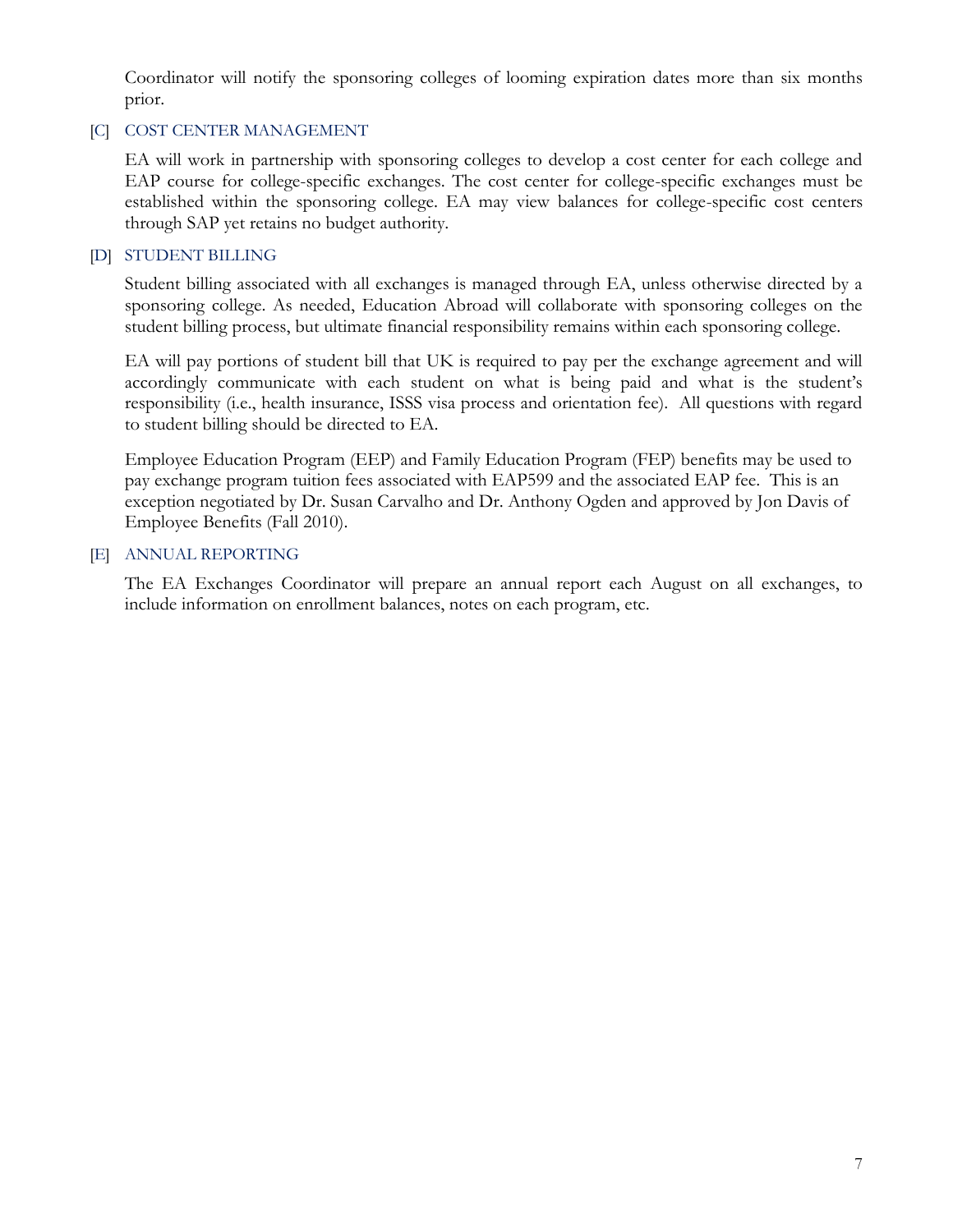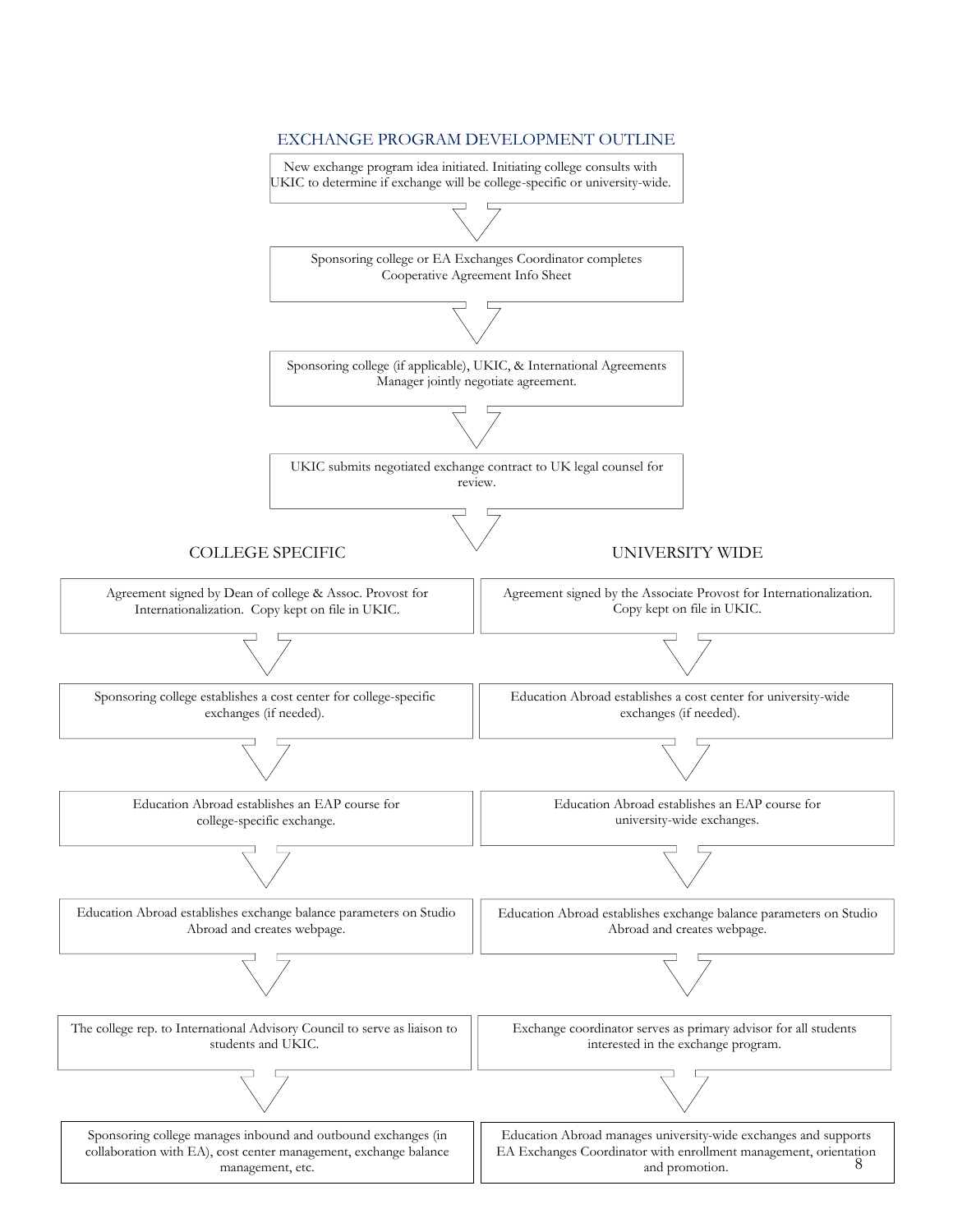#### INBOUND STUDENT SERVICES

EA extends uniform student services to all inbound exchange students. EA partners with the International Students and Scholars Services (ISSS) unit within the UK International Center to provide on-going support to students during their stay at the University of Kentucky. Sponsoring colleges are encouraged to supplement these services.

#### [A] ADMISSIONS

*College-Specific Exchanges.* Each sponsoring college is responsible for maintaining relations with the institutional partner. When an incoming student has been identified, the coordinator at the partner institution must nominate each potential student to the EA Exchanges Coordinator using the online Nomination Form available on the UK EA website. Upon receipt of a nomination, the EA Exchanges Coordinator will consult with the appropriate college IAC representative regarding the admissibility for participation in the exchange program.

If approved in writing by the sponsoring college, eligible inbound students will be directed to the incoming exchange student application page on the UK EA website. At this site, the application process and deadlines are explained. Each student must complete a fillable PDF tailored by UKIC for exchange students (approved by Admissions) and submit this along with supporting documentation via the online application system through the Education Abroad website. The EA Exchanges Coordinator will work closely with each applicant on the application process.

The EA Exchanges Coordinator will review all application materials, print them and forward each completed application packet to the UK Office of Admissions, together with a cover letter identifying each applicant as an exchange program participant, for admissions review. Application fees are waived. The Office of Admissions will process applications, requesting any additional documentation as needed, and admit the students into the UK system. It is the shared responsibility of each sponsoring college and the EA Exchanges Coordinator to obtain any additional documentation from their partner institution counterparts and communicate directly with Admissions. Note: Official confirmation of English proficiency (usually by means of a valid Toefl or IELTS certificate) is required for all non-native English speaking applicants, but can be varied or waived under certain circumstances.

The Office of Admissions will create through SAP a Student ID and User Name for each incoming student. Admissions will then issue each inbound student's DS-2019 document, Letter of Acceptance and other materials as standard for any international student. The Office of Admissions will mail a "Welcome/Admittance Packet" to each applicant along with any supporting documentation from EA and ISSS (i.e., U.S. Dept. of State brochure). The sponsoring college may elect to mail the welcome/admittance packet. Admissions will notify the EA Exchanges Coordinator when the packet is mailed and provide a tracking number. The EA Exchanges Coordinator will then provide this information to the student's home institution.

*University-Wide Exchanges*. When a student has been identified, the coordinator at the partner institution will nominate each potential student via the UK EA website to the EA Exchanges Coordinator. The EA Exchanges Coordinator will determine the eligibility for participation (i.e., exchange balances, area of study, contract renewal, etc.)

Eligible inbound students will be directed to the incoming exchange student application page on the UK EA website. At this site, the application process and deadlines are explained. Each student must complete a fillable PDF tailored by UKIC for exchange students (approved by Admissions) and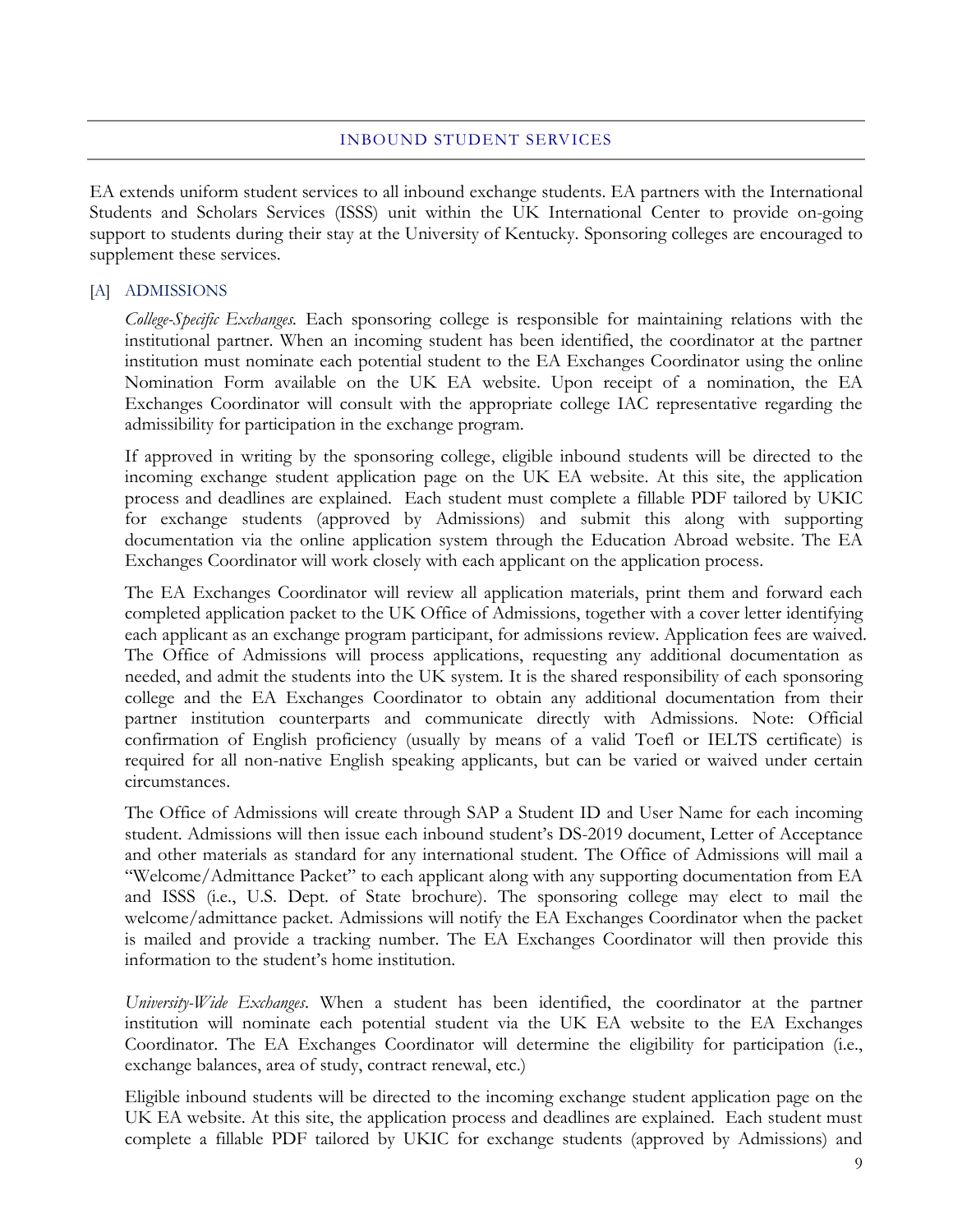submit this along with supporting documentation via the online application system through the Education Abroad website. The EA Exchanges Coordinator will work closely with each applicant on the application process.

The EA Exchanges Coordinator will review all application materials, print them and forward each completed application packet to the UK Office of Admissions, together with a cover letter identifying each applicant as an exchange program participant, for admissions review. Application fees are waived. The Office of Admissions will process applications, requesting any additional documentation as needed, and admit the students into the UK system. It is the responsibility of the EA Exchanges Coordinator to obtain any additional documentation from the partner institution counterpart and communicate directly with Admissions. Note: Official confirmation of English proficiency (usually by means of a valid Toefl or IELTS certificate) is required for all non-native English speaking applicants, but can be varied or waived under certain circumstances.

The Office of Admissions will create through SAP a Student ID and User Name for each incoming student. Then, Admissions will issue each inbound student's DS-2019 document, Letter of Acceptance and other materials as standard for any international student. The Office of Admissions will mail a "Welcome/Admittance Packet" to each applicant along with any supporting documentation from EA and ISSS (i.e., U.S. Dept. of State brochure). [NOTE: Students entering under the auspices of the Fulbright Commission or ISEP receive immigration and visa support documents directly from the sponsoring organization, not from UK.] Admissions will notify the EA Exchanges Coordinator when the packet is mailed and provide a tracking number. The EA Exchanges Coordinator will then provide this information to the student's home institution.

#### [B] PRE-ARRIVAL

Prior to arrival, the exchange student participant will receive standard Hobson's Connect email correspondence oriented for all international students. This correspondence generally includes information about packing suggestions, airport pick-up, UK online check-in, orientation, campus housing, etc.

Once the incoming list of participants has been finalized, typically in August and December, the EA Exchanges Coordinator will forward the list to the ISSS Exchanges Liaison. The EA Exchanges Coordinator will also communicate incoming exchange participant information to the UK sponsoring college. Where possible, EA will provide a copy of each student's unofficial transcript at the time of initial academic advising.

The ISSS Exchanges Liaison is responsible for communicating with the incoming student on prearrival logistical questions and arrangements as needed (airport pick-up, online check-in, orientation week activities etc).

#### [C] HOUSING

The EA Exchanges Coordinator will support each inbound student regarding the housing application and other pre-arrival accommodation issues. The ISSS Exchange Liaison will liaise with the Undergraduate Housing Office to finalize housing arrangements. Inbound exchange students are generally housed in UK residences that are open year-round (i.e., Ingels Hall, Woodland Glen II).

#### [D] COURSE REGISTRATION

UK Admissions places a registration hold on each new international student's account to ensure compliance with federally mandated online check-in and in-person orientation sessions upon arrival. These holds serve a critical, federal immigration requirement in maintaining the student's legal immigration status. Because of this, inbound exchange students cannot register for a full-time course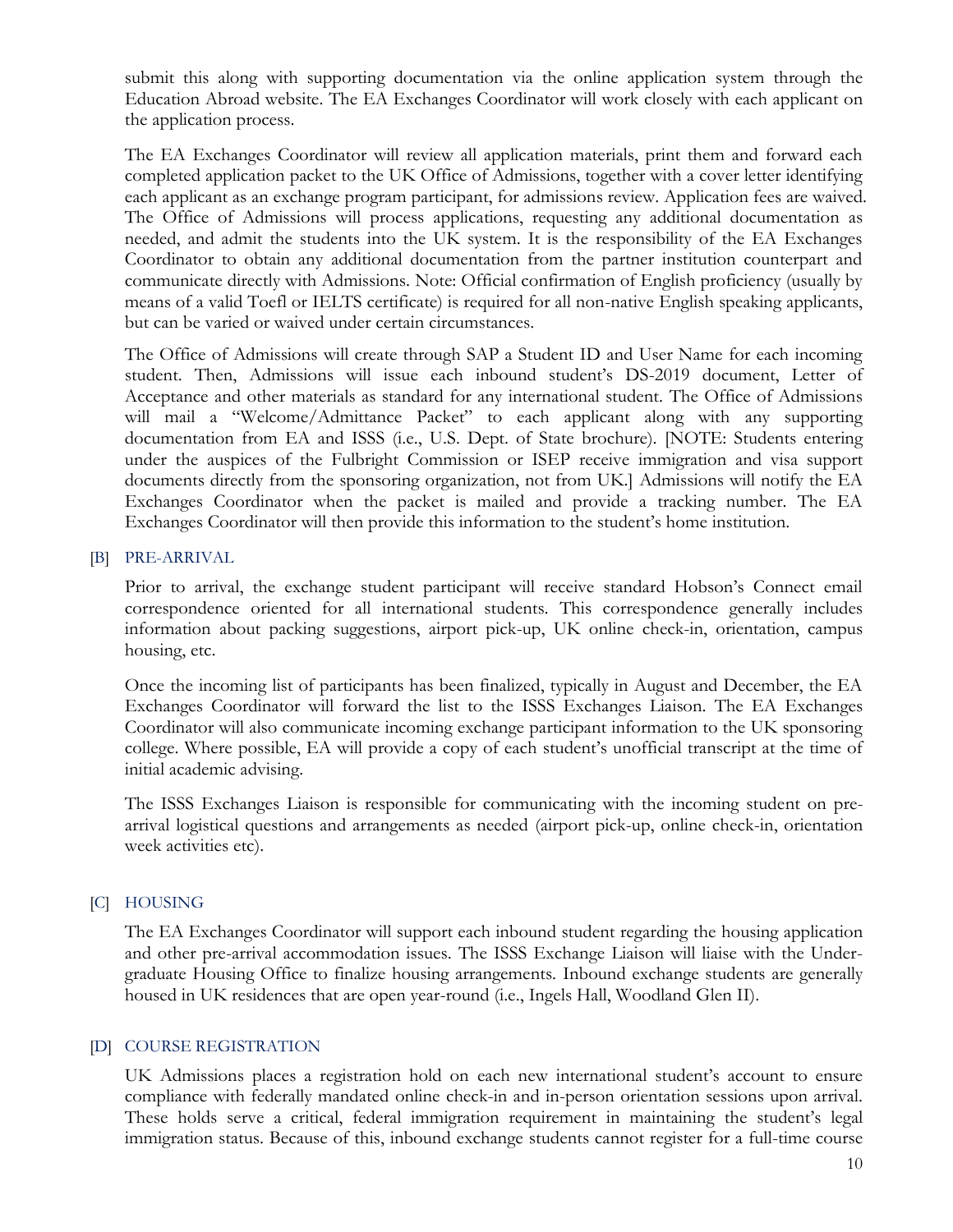load prior to arrival. ISSS, EA or the sponsoring college may occasionally request that these holds be temporarily lifted to allow students to register for particularly high-demand courses.<sup>10</sup>

The EA Exchanges Coordinator will advise university-wide and college-specific incoming exchange students on the course registration process. This is in addition to the information provided by ISSS at their main orientation session, and the main Advising Conference, also coordinated by ISSS.

Prior to arrival, university-wide exchange students requesting courses in the colleges of Communication & Information, Business & Economics, and Engineering are required to provide details of the specific UK courses and proof of any necessary pre-requisites, to the EA Exchanges Coordinator. The Coordinator will then liaise with the relevant college to determine the student's eligibility for the requested courses. For college-specific exchange students this function will be performed by the college IAC rep or other designated person. UK cannot guarantee in advance that students will be eligible for the courses indicated in their application, nor is there a guarantee that the courses will be available after arrival.

# [E] ON-GOING ORIENTATION & ADVISING

International students are required to complete their online check-in upon arrival at UK. Inbound students must attend a mandatory International Student Orientation session before their first day of classes. The EA Exchanges Coordinator will arrange a special welcome reception and supplemental orientation for exchange students each August and January. Each sponsoring college is responsible for arranging academic advising for their international exchange students. The EA Exchanges Coordinator will maintain an advising relationship with each exchange student throughout the semester and as possible, ensure that each student is maintaining satisfactory academic progress.

# [F] TRANSCRIPTS & GRADING

For all exchanges, the EA Exchanges Coordinator will obtain official transcripts from the Registrar's Office and mail them to inbound students' home institution within three weeks of their final semester at UK. Transcripts will only be released once the EA Exchanges Coordinator receives confirmation that the departing student has paid all outstanding charges on their UK student account.

# [G] HEALTH INSURANCE

 $\overline{a}$ 

All international students are required by federal regulation and UK policy to have health insurance. Inbound exchange students in F-1, J-1 or J-2 status are automatically enrolled in the Student Health Insurance Plan when they register for classes.

The Student Health Insurance Plan is provided by contract with Academic HealthPlans. Plan details are available on the Academic HealthPlan website https://uky.myahpcare.com/

UK only accepts health insurance waiver applications from one of the following groups of students:

- Student is sponsored by the United States government;
- Student is sponsored by a foreign government recognized by the United States or certain international, government-sponsored or non-governmental organizations, and covered under a health plan that is compliant with the Affordable Care Act (ACA). If the health plan does not include medical evacuation and repatriation, a rider must be purchased providing coverage at equal limits to the UK Student Health Insurance Plan;

<sup>10</sup> In this circumstance a student can generally be enrolled in a maximum of three courses. They should not be enrolled as a full time student prior to arrival at UK as this diminishes the motivation to complete ISSS check-in and orientation sessions.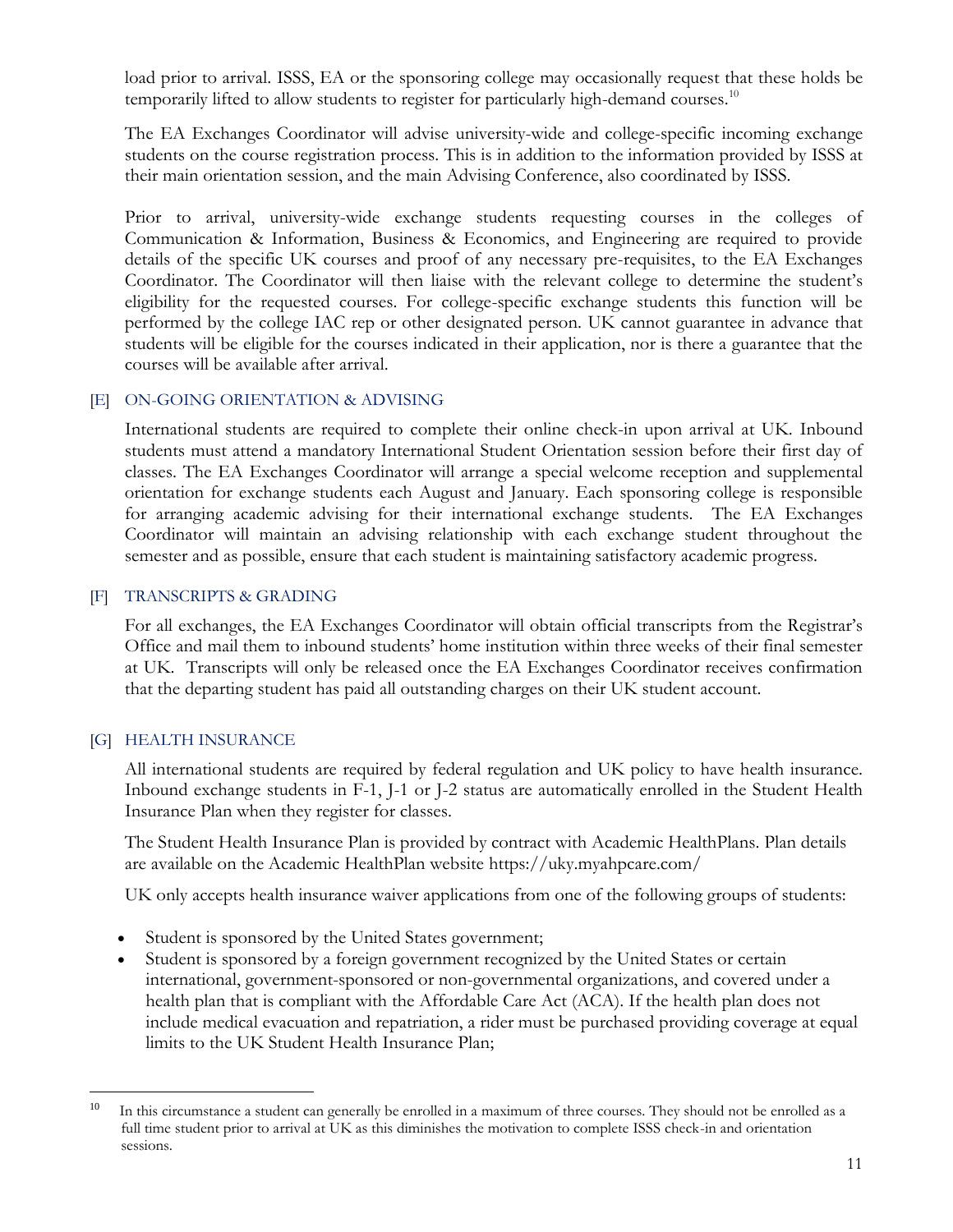- Student is enrolled in an employer-provided group health plan, as a primary member or dependent, that is compliant with the ACA. If the health plan does not include medical evacuation and repatriation, a rider must be purchased providing coverage at equal limits to the UK Student Health Insurance Plan;
- Student is an exchange student who is provided a group health insurance policy through their home university or organization coordinating your exchange. Note: not all home universities/organizations allow for exemptions. The U.S. Dept. of State requires that all exchange visitors and any accompanying spouse and dependent(s), may be subject to the requirements of the Affordable Care Act." [22 CFR 62.14(a)]. The UK Student Health Insurance plan meets all ACA requirements.

Requests for waivers must be submitted online at https://uky.myahpcare.com/. The deadline for submission of the waiver request is September 22 for fall participants, and February 22 for spring participants. If the waiver application is approved the cost of the Student Health Insurance Plan will be removed from the student's bill within two weeks. Questions should be directed to studentinsurance@email.uky.edu or 859.257.6608. Neither the EA Exchanges Coordinator nor ISSS is involved in determining if a waiver can be granted.

# [H] RESIDENCY STATUS

All inbound students are admitted as international non-residents. Per the CPE Tuition Waiver Program, the EA Financial Manager sends a list of all exchange participants (university-wide and college-specific) to the Registrar's Office Upon arrival and registration of courses so that the residency status in UK's enrollment management system can be changed from non-resident to resident status for billing purposes, although all remain listed as international students for all other reporting and immigration purposes.

#### [I] ORIENTATION & VISA FEES.

ISSS assesses all incoming students a \$50 international orientation/visa fee each semester. With the exception of ISEP students, these fees are to be paid directly by each student. Education Abroad does not absorb these expenses. (For ISEP students, these fees will be included in the amount "SAGed" to the ISEP students' account.) All exchange students are responsible for paying the \$25 "see blue" U Advising Conference fee.

#### OUTBOUND STUDENT SERVICES

EA extends uniform student services to all outbound exchange students. Sponsoring colleges of collegespecific exchanges are encouraged to supplement these services as appropriate.

# [A] PROMOTION & OUTREACH

EA will uniformly promote existing exchanges to UK students. As college-specific exchanges are often discipline specific, each college should ensure that each exchange is highly visible to its students. College-specific exchanges should be listed on college-based websites and in other information where international education activities are highlighted.

# [B] APPLICATION & SELECTION

Whether university-wide or college-specific, EA will manage the student application and selection process. The IAC representative from each UK college will serve as the primary EA contact, from whom EA will seek approval in writing before admitting any student into the exchange. Ownership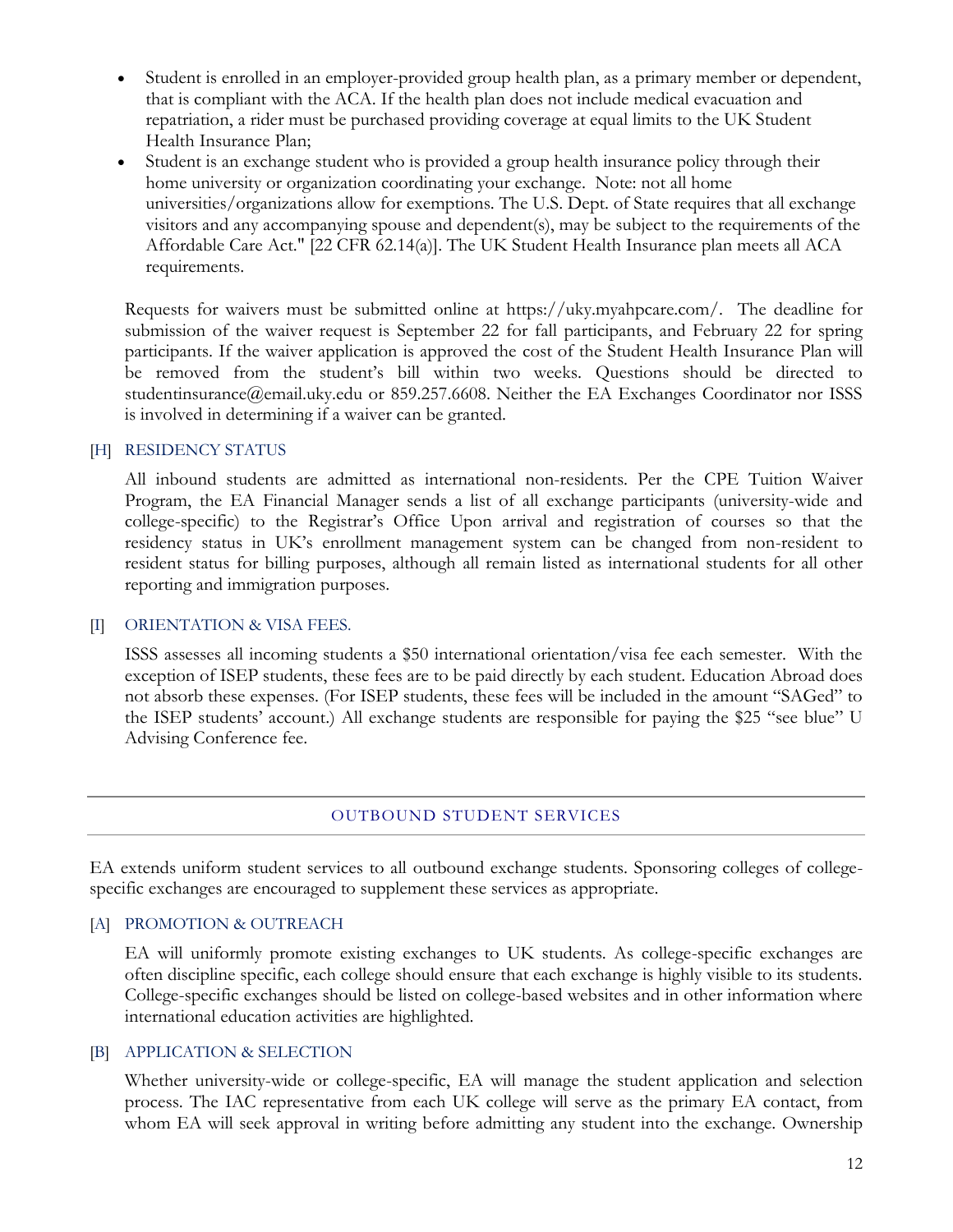and responsibility for maintaining exchange balances rests with each sponsoring college. EA will serve in an advisory role as needed on college-specific exchanges.

#### [C] ORIENTATION & ADVISING

EA will provide comprehensive, on-going orientation and advising to all students, irrespective of program choice. Each professional EA advisor serves a particular college and will work with applicants accordingly.

# [D] TRANSCRIPTS

Working in partnership with the EA advising team, the EA Exchanges Coordinator will ensure that each participant of a bilateral or multilateral exchange receives an official transcript from the host institution. EA will receive and process these transcripts through UK admissions.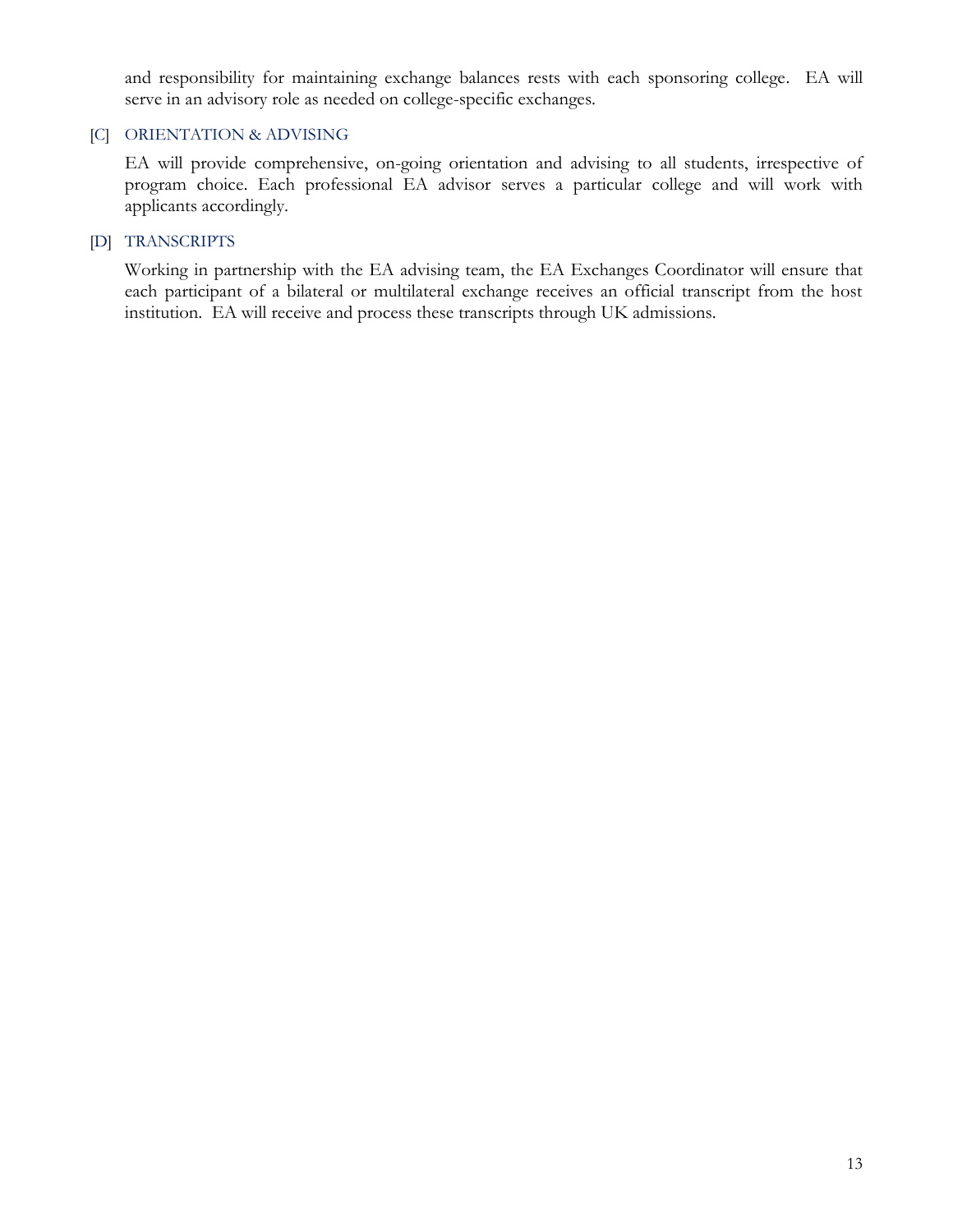| Institution:                                                   | Estab. | Expry.  | Location  | Type        | EAP                  |
|----------------------------------------------------------------|--------|---------|-----------|-------------|----------------------|
| Akita International University <sup>11</sup>                   | 2012   | 2021    | Japan     | <b>TFE</b>  | $EAP 431$ $IP$       |
| Carlos III University of Madrid <sup>12</sup>                  | 2011   | 2017    | Spain     | <b>TFE</b>  | EAP431ES             |
| Charles Sturt University <sup>13</sup>                         | 2011   | 2016    | Australia | TFE         | EAP <sub>431AU</sub> |
| Chung-Ang University <sup>14</sup>                             | 2009   | 2019    | Korea     | <b>TFE</b>  | EAP 431KR            |
| Deauville Sister Cities (Scholarship) <sup>15</sup>            | n/a    | n/a     | France    | n/a         | n/a                  |
| Heidelberg University (Exchange)                               | 1986   | 2019    | Germany   | <b>TFE</b>  | EAP 431DE            |
| Heidelberg University (Scholarship) <sup>16</sup>              | 1986   | Ongoing | Germany   | n/a         | n/a                  |
| <b>International Student Exchange</b><br>Program <sup>17</sup> | 1990   | Ongoing | Multiple  | <b>ISEP</b> | <b>EAP 436</b>       |
| Kansai Gaidai University                                       | 1998   | Ongoing | Japan     | <b>TLM</b>  | $EAP 432$ JP         |

#### APPENDIX A - UNIVERSITY-WIDE EXCHANGES

 Outbound participants on the University of Caen (Lexington Sister Cities) program are responsible for EA application and admin fees, EAP599 fee and TMI. The cost center for Deauville Sister Cities scholarship is 1012015050 OIP Deauville.

<sup>16</sup> UK College of Medicine will no longer accept incoming medical students after Spring 2017. Inbound *Heidelberg Scholarship* students are medical students. Students enter the U.S. for the fall term in J-1 student status must enroll in regular courses for the fall term, either 12 credit hours of undergraduate or 9 credit hours of graduate coursework (admission to graduate courses is at discretion of individual department. Student is admitted to UK as an undergraduate). In the spring term, they participate in medical clerkship rotations, but must depart the U.S. at winter break and return in B-1 immigration status, due to federal immigration regulations. They are assessed standard tuition & fees. Their tuition and fees are paid from the associated cost center (101203490). In addition, they are paid a stipend of \$3,000 USD per semester from the associated cost center (1023170850). EA office requests reimbursement for tuition, fees and the stipend from the University Budget Office before the end of the current fiscal year. Students are responsible for their own housing and meals. Prior to acceptance the inbound Heidelberg medical student's dossier must be submitted to Student Affairs officers at the medical school to be reviewed and approved by the Progress & Promotions Committee.

Outbound *Heidelberg Scholarship* students (2 per year) are not enrolled in an EAP course. The students are enrolled in EAP 599 and the fee is then SAGed off. Students are responsible for the \$50 application fee, \$100 administration fee and travel medical/evacuation insurance. All outbound UK students participate in a preparatory German language course paid for by the *Baden-Wurttemberg Landesstiftung* as a matter of course*.*

Multilateral student exchange.

<sup>11</sup> Each outbound summer participant on the Akita International University (Summer) exchange equals TFE (.50) for one semester student. In fall 2012, the agreement was revised to be 2:1 summer to semester. UK can send two students to the AIU summer program for each full semester AIU student received.

<sup>&</sup>lt;sup>12</sup> The exchange was developed by the College of Communication and Information, but was moved at the Dean's request and with UKIC approval to a University-wide exchange effective October 30, 2012. All exchange account balances were made retroactive to the start of the original exchange.

<sup>&</sup>lt;sup>13</sup> Current agreement expires 8.31.16. Renewal process started 6.15.16.

<sup>&</sup>lt;sup>14</sup> Agreement renewed solely to allow UK to correct exchange imbalance. Otherwise would not have been renewed.

<sup>15</sup> Heidelberg Scholarship, Deauville Sister Cities Scholarship and University of Caen Scholarship programs are scholarshipbased programs, not true exchange programs. Associated cost centers are used to pay tuition and fees for inbound students. As no funds are generated from outbound students, the negative balance for each cost center remains until EA requests the University Budget Office to rectify the balance. This request must be submitted before the end of the current fiscal year. Thereafter, the account is restored to zero and is set for another scholarship cycle.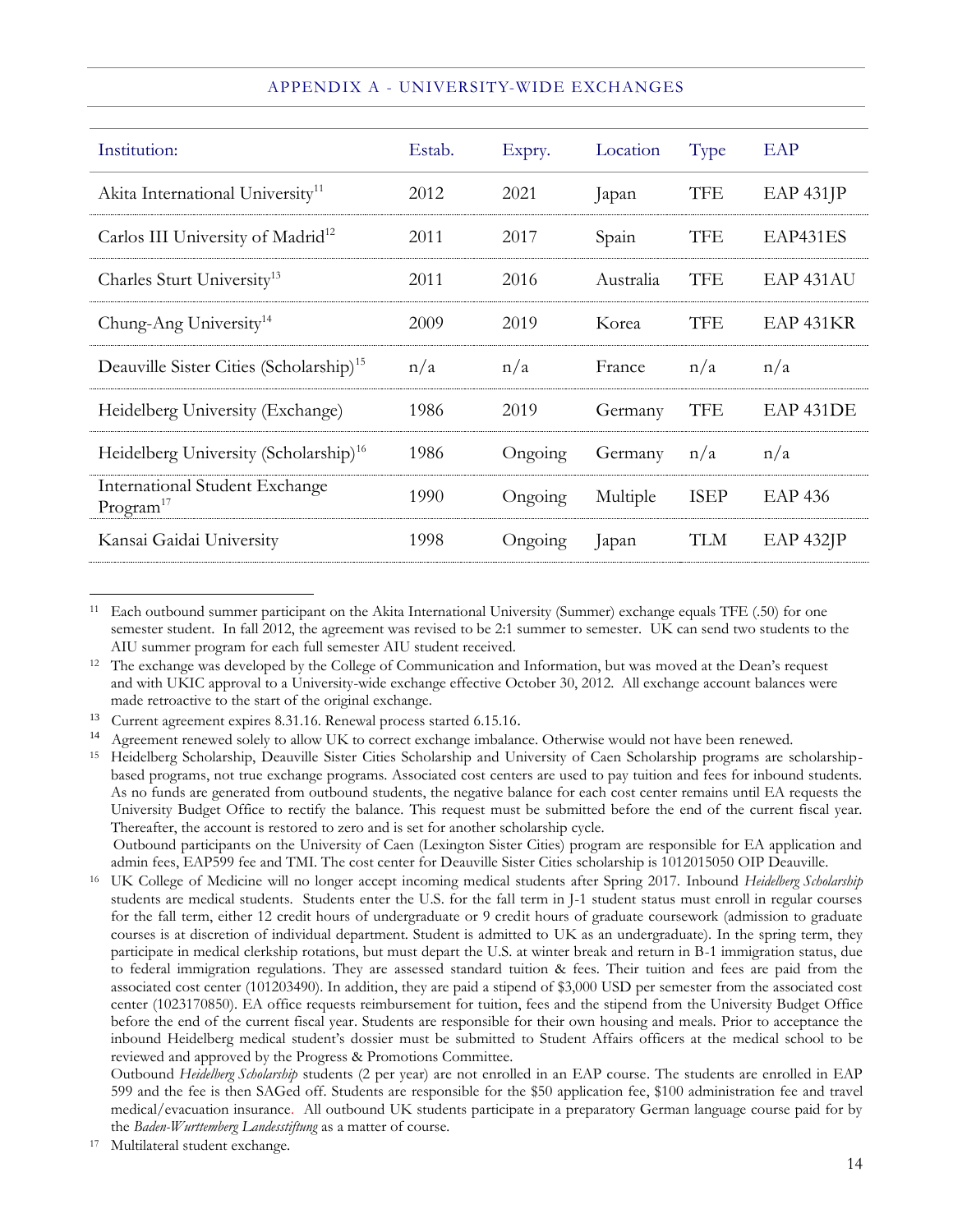| Institution:                                     | Estab. | Expry. | Location | Type       | EAP              |
|--------------------------------------------------|--------|--------|----------|------------|------------------|
| Lancaster University                             | 1994   | 2020   | England  | <b>TFE</b> | EAP 431UK        |
| Maynooth University, Ireland <sup>18</sup>       | 2004   | 2020   | Ireland  | <b>TFE</b> | <b>EAP 431IE</b> |
| Meiji Gakuin University <sup>19</sup>            | 2013   | 2016   | Japan    | <b>TFE</b> | EAP 431JP        |
| Nagoya University (NUPACE)                       | 2008   | 2020   | Japan    | <b>TFE</b> | EAP 431JP        |
|                                                  |        |        |          |            |                  |
| University of Caen (Scholarship) <sup>20</sup>   | n/a    | n/a    | France   | n/a        | n/a              |
| University of Central Lancashire                 | 2005   | 2017   | England  | <b>TFE</b> | EAP 431UK        |
| University of San Francisco, Quito <sup>21</sup> | 2009   | 2018   | Ecuador  | TP         | EAP 435EC        |
| University of Sussex                             | 2015   | 2020   | England  | <b>TFE</b> | EAP 431UK        |

<sup>18</sup> In addition to the exchange agreement, UK and MU also negotiated a Direct Enrollment agreement allowing UK to send students to MU on a fee paying basis when demand exceeds available exchange spaces. This is a not a reciprocal arrangement; UK to MU only. The fee covers tuition and accommodation at MU and is determined by MU. In summer 2015 a new Equine Student Summer Internship (ESSI) program was launched. This brings up to 2 MU students to KY each summer to participate in an equine industry based internship organized and administered by Lexington Sister Cities Commission. Participants do not enroll as UK students but each is counted as a one semester exchange participant. UKEA funds this internship with revenue from the university-wide exchange cost center. The terms of the ESSI have been formalized in an addendum to the bilateral student exchange agreement (in 2014 National University of Ireland, Maynooth changed its name to Maynooth University).

<sup>19</sup> Agreement renewal process underway 6.1.16

<sup>20</sup> Outbound students in the *University of Caen (Scholarship)* are not enrolled in an EAP course and thus are responsible only for EAP 599, \$100 administration fee, \$50 application fee and travel medical/evacuation insurance. Inbound Deauville students are assessed standard tuition & fees, which are later waived by the Provost's Budget Office. Students are responsible for the cost of their accommodation and meals.

<sup>21</sup> Exchange agreement with USFQ is a 'Tuition Plus' exchange. From fall 2015 for every 2 UK students attending USFQ, UK will provide one USFQ semester-long exchange student with a scholarship up to equivalent of two one-semester UK in state tuitions to be used toward the cost of UK on-campus accommodation and meal plan. USFQ student is responsible for any costs not covered by the scholarship. USFQ student also responsible for paying any tax on the value of the scholarship levied by US government and billed on its behalf by UK.

The MOU covering summer exchange option expired in 2014 and has not been renewed (under the terms of the summer arrangement four Summer Tuition Waivers for University of Kentucky = FTE Tuition "Plus" for USFQ. Consistent with the ratio outlines above, four (4) University of Kentucky shorter/summer programs (6 credits) was considered equal to one (1) FTE of full tuition "plus, and vice versa).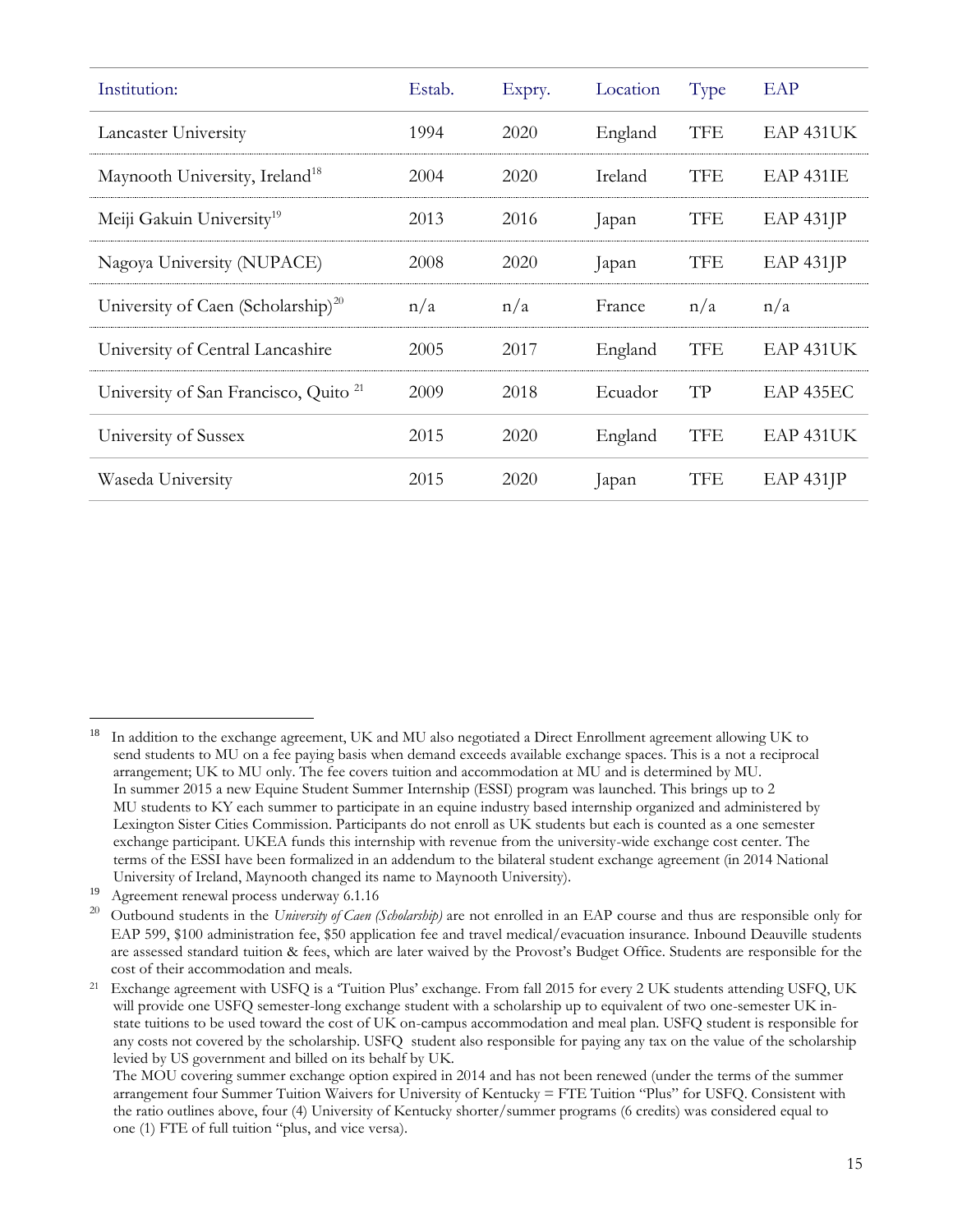#### APPENDIX B - COLLEGE-SPECIFIC EXCHANGES

| Institution:                                                                     | Estab. | Expry.  | College   | Location | Type       | EAP               |
|----------------------------------------------------------------------------------|--------|---------|-----------|----------|------------|-------------------|
| Anhalt University of Applied<br>Sciences <sup>22</sup>                           | 2010   | 2012    | Design    | Germany  | <b>TFE</b> | EAP<br>437DE      |
| Burgundy School of Business (Dijon) <sup>23</sup>                                | 2010   | 2016    | B&E       | France   | <b>TFE</b> | EAP<br>440FR      |
| City University of Hong Kong <sup>24</sup>                                       | 2010   | 2020    | A&S       | China    | <b>TFE</b> | EAP<br>444CN      |
| Cons. for Overseas Student Teaching <sup>25</sup>                                | 1991   | Ongoing | Educ.     | various  | <b>TFE</b> | EAP<br>400GCST    |
| <b>Ecole Nationale Superieure</b><br>D'Architecture de Montpellier <sup>26</sup> | 2012   | 2016    | Design    | France   | <b>TFE</b> | EAP<br>437FR      |
| Education University of Hong Kong <sup>27</sup>                                  | 2009   | 2012    | Fine Arts | China    | <b>TFE</b> | EAP<br>445CN      |
| Federal University of Viçosa                                                     | 2009   | 2018    | Agric.    | Brazil   | <b>TFE</b> | EAP<br>441ES      |
| HAW Hamburg <sup>28</sup>                                                        | 2014   | 2021    | C&I       | Germany  | <b>TFE</b> | EAP<br><b>TBC</b> |
| <b>HUMAK University of Applied</b><br>Science <sup>29</sup>                      | 2010   | 2016    | Fine Arts | Finland  | <b>TFE</b> | EAP<br>445FI      |
| Karlsruhe Institute of Technology <sup>30</sup>                                  | 2007   | 2017    | Engr.     | Germany  | <b>TFE</b> | EAP<br>442DE      |
| Korea University Business School <sup>31</sup>                                   | 2005   | 2016    | B&E       | Korea    | <b>TFE</b> | EAP<br>440KR      |
| Linkoping University <sup>32</sup>                                               | 2011   | 2015    | Educ.     | Sweden   | <b>TFE</b> | EAP<br>447SE      |

<sup>22</sup> Each outbound summer student is counted as 0.5 semester enrollments at UK. This exchange currently frozen because of an imbalance. UK has sent Anhalt considerably more students than Anhalt has sent to UK.

<sup>26</sup> Agreement expired end of 2015-16 academic year. College of Design not renewing it. Montpellier notified.

<sup>&</sup>lt;sup>23</sup> Because of the tuition differential, an incoming MBA student from BSB is counted as 2 semesters for each semester they attend UK. This allows UK to send 2 undergraduate semester participants to BSB. Agreement currently in renewal process.

<sup>&</sup>lt;sup>24</sup> With new exchange agreement both institutions have agreed to expand the scope of the exchange to include Biology, Chemistry, Environmental Science, Physics and Mathematics, housed within College of Arts and Sciences at UK, and within College of Science and Engineering at CityUHK.

<sup>&</sup>lt;sup>25</sup> Managed by the College of Education, COST is an outbound program that operates like an exchange as far as TFE, but the funds are managed like a third-party program. College of Education pays the costs associated with the program from EAP400.

<sup>27</sup> Exchange agreement renewal in process. Will continue to be 'owned' by College of Fine Arts but participants not limited to courses offered by FA and EdUHK counterpart. May 2016 changed name from Hong Kong Institute of Education.

<sup>&</sup>lt;sup>28</sup> This exchange was agreed and signed in 2014 but does not become operational until AY 2016-17. This is when first UK cohort are eligible to participate. Cost Center number requested from C & I.

<sup>29</sup> Agreement renewal process underway, June 2016.

<sup>30</sup> In 2012, UK & KIT signed a 5 year cooperative agreement which refers to an exchange agreement but is not an exchange agreement.

<sup>&</sup>lt;sup>31</sup> UK and KUBS confirm they want to renew the agreement. Renewal process underway.

<sup>&</sup>lt;sup>32</sup> April 2016. Agreement at Linkoping for signature.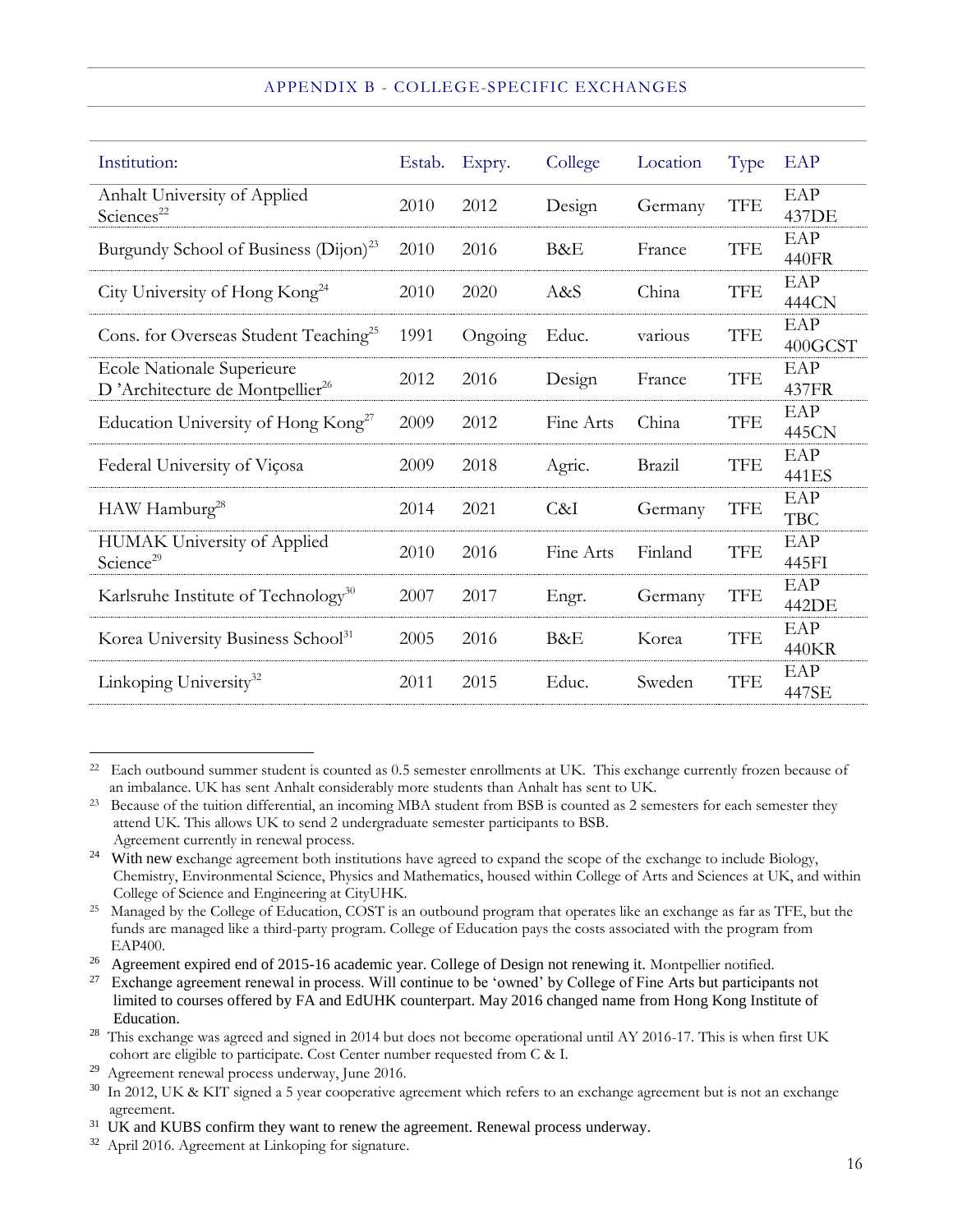| Institution:                                           | Estab. | Expry. | College   | Location  | Type       | EAP          |
|--------------------------------------------------------|--------|--------|-----------|-----------|------------|--------------|
| Ludwigsburg University of Education <sup>33</sup>      | 2010   | 2021   | Grad      | Germany   | n/a        | n/a          |
| Oxford Brookes University                              | 2014   | 2018   | B&E       | England   | <b>TFE</b> | EAP<br>440UK |
| Pompeu Fabra University <sup>34</sup>                  | 2012   | 2016   | A&S       | Spain     | <b>TFE</b> | EAP<br>444ES |
| Seoul National University                              | 2014   | 2018   | Agric     | Korea     | <b>TFE</b> | EAP<br>441KR |
| Shantou University                                     | 2014   | 2017   | A&S       | China     | <b>TFE</b> | EAP<br>444CN |
| Stockholm School of Economics                          | 2008   | 2019   | B&E       | Latvia    | <b>TFE</b> | EAP<br>440LV |
| The Grenoble School of<br>Management <sup>35</sup>     | 2010   | 2016   | B&E       | France    | <b>TFE</b> | EAP<br>440FR |
| Turin Polytechnic                                      | 2015   | 2018   | Engr.     | Italy     | <b>TFE</b> | EAP<br>442IT |
| University of Applied Science<br>Potsdam <sup>36</sup> | 2012   | 2016   | Fine Arts | Germany   | <b>TFE</b> | EAP<br>445DE |
| University of Dundee <sup>37</sup>                     | 2010   | 2015   | Engr.     | Scotland  | <b>TFE</b> | EAP<br>442UK |
| University of Neuchatel <sup>38</sup>                  | 2006   | 2016   | B&E       | Switz.    | <b>TFE</b> | EAP<br>440CH |
| University of Sydney <sup>39</sup>                     | 2012   | 2015   | Educ.     | Australia | <b>TFE</b> | EAP<br>447AU |
| University of Valladolid <sup>40</sup>                 | 2000   | 2016   | A&S       | Spain     | Grad       | n/a          |
| Vienna Univ. of Econ. and Business                     | 1986   | 2019   | B&E       | Austria   | <b>TFE</b> | EAP<br>440AT |
| WHU-Otto Beisheim School of Mgmt.                      | 2006   | 2019   | B&E       | Germany   | <b>TFE</b> | EAP<br>440DE |

<sup>&</sup>lt;sup>33</sup> Ludwigsburg is only available to graduate students within the Department of German Studies. This is a TA exchange and as such, balances are not monitored. Incoming participants must apply through UK Graduate School, and complete a supplemental application for UKEA.

<sup>&</sup>lt;sup>34</sup> Agreement expired June 2016. PFU emailed UK June 2016 to confirm they are not renewing agreement.

<sup>&</sup>lt;sup>35</sup> Agreement renewal process underway.

<sup>&</sup>lt;sup>36</sup> Agreement renewal process underway, June 2016.

<sup>&</sup>lt;sup>37</sup> Renewal of agreement in process. Both institutions have agreed to broaden the scope of available areas of study.

<sup>&</sup>lt;sup>38</sup> Renewal process started May 2016

<sup>&</sup>lt;sup>39</sup> Agreement expired Dec 2015. Both institutions have confirmed they want to renew. Document must be typed up before it can be approved and signed.

<sup>&</sup>lt;sup>40</sup> Valladolid is only available to graduate students within the Department of Hispanic Studies. This is a TA exchange and as such, balances are not monitored. Incoming participants must apply through UK Graduate School, and complete a supplemental application for UKEA. Agreement renewal process underway, June 2016.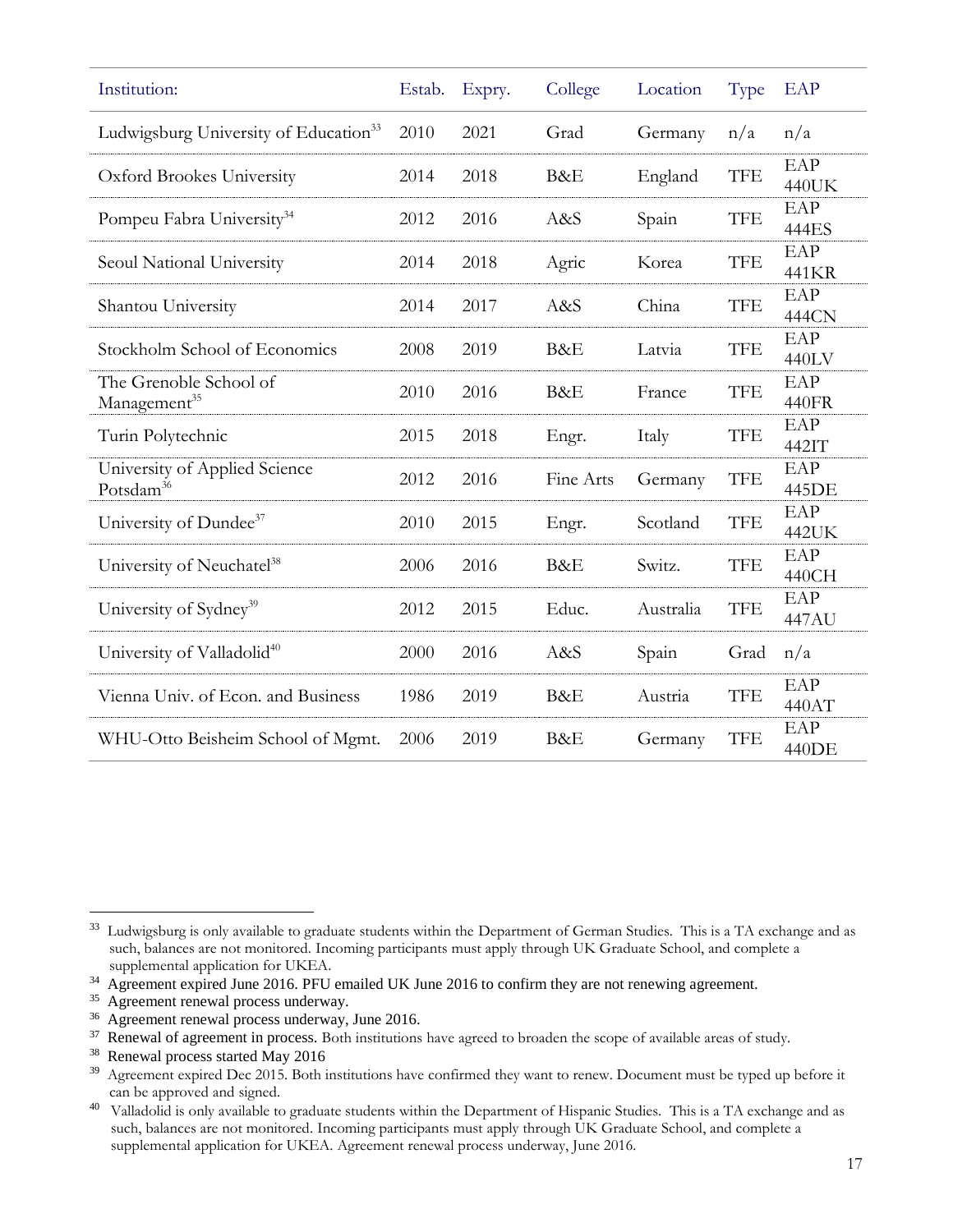#### APPENDIX C – CLOSED EXCHANGES

| Institution:                                                                                     | Estab. | Ended | College | Location | Type       | EAP          |
|--------------------------------------------------------------------------------------------------|--------|-------|---------|----------|------------|--------------|
| Warsaw Univ. School of<br>Management <sup>41</sup>                                               | 2005   | 2012  | B&E     | Poland   | <b>TFE</b> | EAP<br>440PL |
| Pontifical Catholic Univ. of Valparaíso                                                          | n/a    | 2011  | Design  | Chile    | TFE        | EAP<br>437CL |
| Freie University                                                                                 | 2007   | 2012  | n/a     | Germany  | <b>TFE</b> | EAP<br>431DE |
| Federal University of Campina Grande                                                             | 2011   | 2015  | Agric.  | Brazil   | <b>TFE</b> | EAP<br>441BR |
| Franciscan University of Vitoria                                                                 | 2010   | 2015  | B&E     | Spain    | <b>TFE</b> | EAP<br>440ES |
| Indian Institute of Management<br>Lucknow                                                        | 2012   | 2015  | Agric.  | India    | <b>TFE</b> | EAP<br>441IN |
| National Institute of Higher Education<br>in Agronomy, Food and<br><b>Environmental Sciences</b> | 2011   | 2016  | Agric.  | France   | <b>TFE</b> | EAP<br>441FR |

<sup>&</sup>lt;sup>41</sup> Gatton knowingly ended the exchange in October 2012 with a significant imbalance of nine student placements. In this case, UK received nine students more than we sent.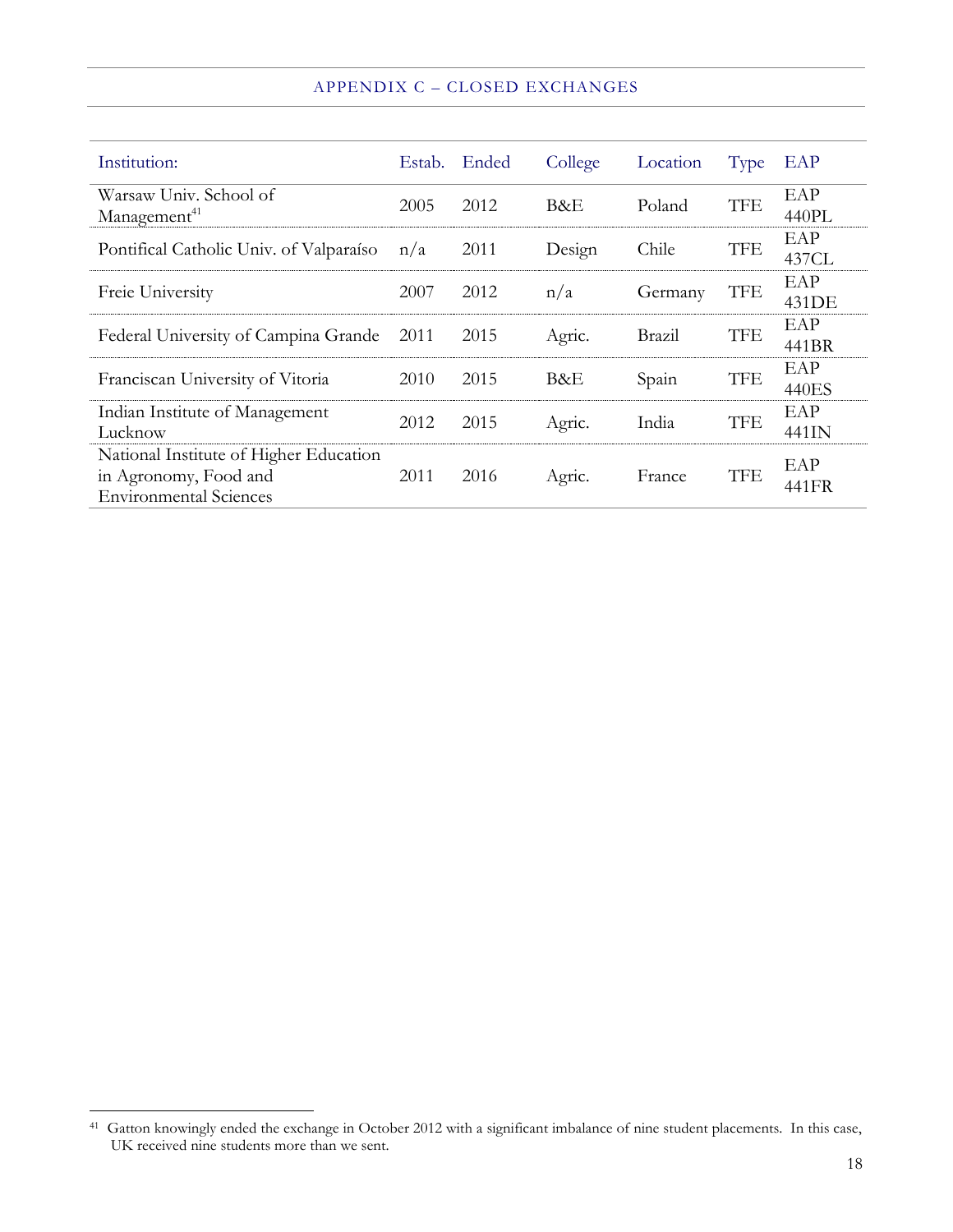The following chart reports the student exchange balances as of August 1, 2016. Please note that there may be some discrepancy with reported balances from partner institutions, which is due in part to previously inconsistent enrollment management protocols at UK. An asterisk (\*) next to the partner name indicates the program offers semester and summer exchange options, and the balance is a combination of both outgoing numbers recorded on Studio Abroad. A negative (-) balance indicates that UK has sent more students to the partner institution than have studied at UK. A positive (+) balance means that UK has received more students than UK has sent to the partner institution. Typically, the exchange should be balanced at the conclusion of the exchange agreement.

| Institution:                                                | Start          |                | Fall<br>2015   |                | Spring<br>2016 |                | Summer<br>2016 | End            |
|-------------------------------------------------------------|----------------|----------------|----------------|----------------|----------------|----------------|----------------|----------------|
|                                                             | <b>Balance</b> | Out            | In             | Out            | In             | Out            | In             | <b>Balance</b> |
| Akita International University*                             | $-3.46$        | $\overline{3}$ | $\overline{4}$ | $\theta$       | $\overline{3}$ | $\Omega$       | $\theta$       | $-.46$         |
| Anhalt University of Applied Sciences                       | $-6$           | $\theta$       | $\theta$       | $\theta$       | $\overline{0}$ | $\Omega$       | $\Omega$       | $-6$           |
| Burgundy School of Business (Dijon)                         | $\theta$       | $\overline{2}$ | $\overline{0}$ | $\theta$       | $\overline{0}$ | $\overline{0}$ | $\overline{0}$ | $-2$           |
| Carlos III University of Madrid                             | $-2$           | $\theta$       | $\mathbf{1}$   | $\mathfrak{Z}$ | $\mathbf{1}$   | $\overline{0}$ | $\overline{0}$ | $-3$           |
| Charles Sturt University                                    | $+1$           | $\theta$       | $\mathbf{1}$   | 3              | $\overline{0}$ | $\overline{0}$ | $\theta$       | $-1$           |
| Chung-Ang University <sup>42</sup>                          | $+5$           | $\theta$       | $\overline{0}$ | $\overline{0}$ | $\overline{0}$ | $\overline{0}$ | $\theta$       | $+5$           |
| City University of Hong Kong                                | $\theta$       | 1              | $\overline{0}$ | $\mathbf{1}$   | $\mathbf{1}$   | $\theta$       | $\theta$       | $-1$           |
| Ecole Nationale Superieure<br>D'Architecture de Montpellier | $+3$           | $\overline{0}$ | $\overline{0}$ | $\overline{0}$ | $\overline{0}$ | $\overline{0}$ | $\theta$       | $+3$           |
| Education University of Hong Kong                           | $+2$           | $\mathbf{1}$   | $\overline{0}$ | $\theta$       | $\overline{0}$ | $\theta$       | $\overline{0}$ | $+1$           |
| University of Applied Sciences Potsdam                      | $+2$           | $\Omega$       | $\overline{0}$ | $\mathbf{1}$   | $\theta$       | $\overline{0}$ | $\Omega$       | $+1$           |
| Federal University of Viçosa*                               | $-0.5$         | $\theta$       | $\overline{0}$ | $\theta$       | $\overline{0}$ | $\overline{0}$ | $\overline{0}$ | $-0.5$         |
| Heidelberg University <sup>43</sup>                         | $-11$          | $\overline{4}$ | $\overline{3}$ | $\overline{4}$ | $\overline{3}$ | $\Omega$       | $\Omega$       | $-13$          |
| HAW Hamburg                                                 | $\overline{0}$ | $\theta$       | $\theta$       | $\overline{0}$ | $\overline{0}$ | $\theta$       | $\theta$       | $\theta$       |
| HUMAK University of Applied Science                         | $+1$           | $\overline{0}$ | $\overline{0}$ | $\theta$       | $\mathbf{1}$   | $\theta$       | $\theta$       | $+1$           |

<sup>&</sup>lt;sup>42</sup> CAU can't send UK any more students until UK sends enough students to bring exchange back into balance.

<sup>&</sup>lt;sup>43</sup> Incomplete records make it impossible to arrive at a definitive figure. Both UK and Heidelberg are comfortable with the balance, and Heidelberg has confirmed on several occasions that they are not concerned about the imbalance as this exchange will run indefinitely. Heidelberg has always included the inbound and outbound Heidelberg Scholarship recipients in its exchange balance. Under the previous UK exchange coordinator, the HS recipients were not included in the balance, but they are now included, and those previously excluded have been retroactively added to the balance.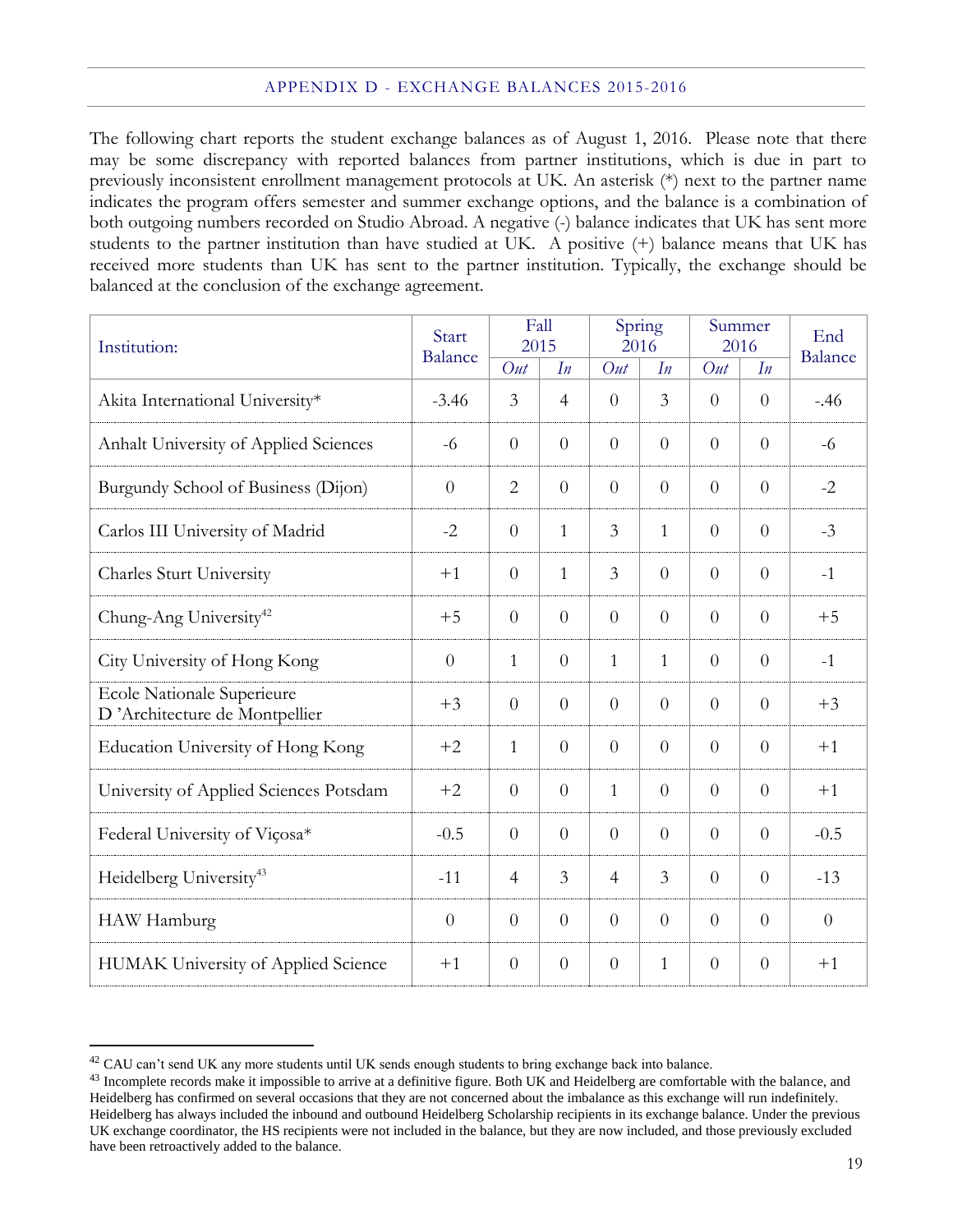| Institution:                                            | Start            |                | Fall<br>2015   |                  | Spring<br>2016   |                | Summer<br>2016 | End            |
|---------------------------------------------------------|------------------|----------------|----------------|------------------|------------------|----------------|----------------|----------------|
|                                                         | <b>Balance</b>   | Out            | In             | Out              | In               | Out            | In             | <b>Balance</b> |
| International Student Exchange<br>Program <sup>44</sup> | $+1$             | 6              | 5              | $\overline{4}$   | $\overline{4}$   | $\overline{0}$ | $\overline{0}$ | $\overline{0}$ |
| Kansai Gaidai University                                | $-3$             | $\theta$       | $\mathfrak{Z}$ | $\overline{0}$   | $\overline{0}$   | $\overline{0}$ | $\theta$       | $\overline{0}$ |
| Karlsruhe Institute of Technology                       | $\overline{0}$   | $\overline{0}$ | $\theta$       | $\overline{2}$   | $\overline{0}$   | $\overline{0}$ | $\overline{0}$ | $-2$           |
| Korea University Business School*                       | $+7$             | $\overline{2}$ | $\theta$       | $\overline{2}$   | $\overline{0}$   | $.5\,$         | $\theta$       | $+2.5$         |
| Lancaster University                                    | $-19$            | $\mathbf{1}$   | 12             | $\mathbf{1}$     | $8\,$            | $\theta$       | $\theta$       | $-1$           |
| Linkoping University                                    | $-5$             | $\theta$       | $\overline{0}$ | $\overline{2}$   | $\overline{2}$   | $\overline{0}$ | $\overline{0}$ | $-5$           |
| Maynooth University, Ireland <sup>45</sup>              | $\theta$         | $\overline{4}$ | $\mathbf{1}$   | $\theta$         | $\mathbf{1}$     | $\overline{0}$ | $\overline{2}$ | $\theta$       |
| Meiji Gakuin University                                 | $+1$             | $\mathfrak{Z}$ | $\mathbf{1}$   | $\mathfrak{Z}$   | $\mathbf{1}$     | $\theta$       | $\theta$       | $-3$           |
| Nagoya University (NUPACE)                              | $-1$             | 1              | 2              | $\mathbf{1}$     | $\overline{2}$   | $\overline{0}$ | $\theta$       | $+1$           |
| Oxford Brookes University                               | $+1$             | $\mathbf{1}$   | $\mathbf{1}$   | $\overline{2}$   | $\mathbf{1}$     | $\overline{0}$ | $\theta$       | $\theta$       |
| Pompeu Fabra University                                 | $\overline{0}$   | $\mathbf{1}$   | $\theta$       | $\theta$         | $\overline{0}$   | $\theta$       | $\theta$       | $-1$           |
| Seoul National University                               | $\theta$         | $\theta$       | $\mathbf{1}$   | $\mathbf{1}$     | $\overline{0}$   | $\overline{0}$ | $\overline{0}$ | $\overline{0}$ |
| Shantou University                                      | $\theta$         | $\overline{0}$ | $\theta$       | $\overline{0}$   | $\overline{0}$   | $\overline{0}$ | $\theta$       | $\theta$       |
| Stockholm School of Economics (Riga)                    | $\theta$         | $\theta$       | $\overline{3}$ | $\mathbf{1}$     | $\overline{0}$   | $\theta$       | $\overline{0}$ | $+2$           |
| The Grenoble School of Management                       | $+22$            | $\overline{0}$ | $\mathbf{1}$   | $\theta$         | $\overline{0}$   | $\theta$       | $\overline{0}$ | $+21$          |
| Turin Polytechnic <sup>46</sup>                         | $\boldsymbol{0}$ | $\theta$       | $\overline{0}$ | $\boldsymbol{0}$ | $\boldsymbol{0}$ | $\overline{0}$ | $\overline{0}$ | $\overline{0}$ |
| University of Applied Science Potsdam                   | $+2$             | $\overline{0}$ | $\overline{0}$ | $\mathbf{1}$     | $\overline{0}$   | $\overline{0}$ | $\overline{0}$ | $+1$           |
| University of Central Lancashire                        | $\overline{0}$   | $\mathbf{1}$   | $\mathbf{2}$   | $\mathfrak{Z}$   | $\overline{2}$   | $\overline{0}$ | $\theta$       | $\overline{0}$ |
| University of Dundee                                    | $+1$             | $\theta$       | $\overline{0}$ | $\theta$         | $\theta$         | $\overline{0}$ | $\overline{0}$ | $+1$           |
| University of Neuchatel                                 | $+4$             | $\overline{0}$ | $\theta$       | $\boldsymbol{0}$ | $\boldsymbol{0}$ | $\overline{0}$ | $\overline{0}$ | $+4$           |

<sup>&</sup>lt;sup>44</sup> Although ISEP scores each semester exchange participant as .5, and each summer exchange participant as .25, to maintain consistency with all other exchange balances, the Exchanges Report and Studio Abroad continue to count semester students as 1 and summer students as .5. In other words, any figure provided by ISEP must be doubled to match UK Studio Abroad reporting. Due to incomplete historical records, the total ISEP activity reflected in the Studio Abroad balance only encompasses AY 1998-99 to present.

<sup>&</sup>lt;sup>45</sup> June 2014: NUIM agreed to reset exchange balance to zero from fall 14 after UK sent 14 participants to inaugural NUIM summer school.

<sup>46</sup> Outgoing students in the spring. Incoming students in the fall.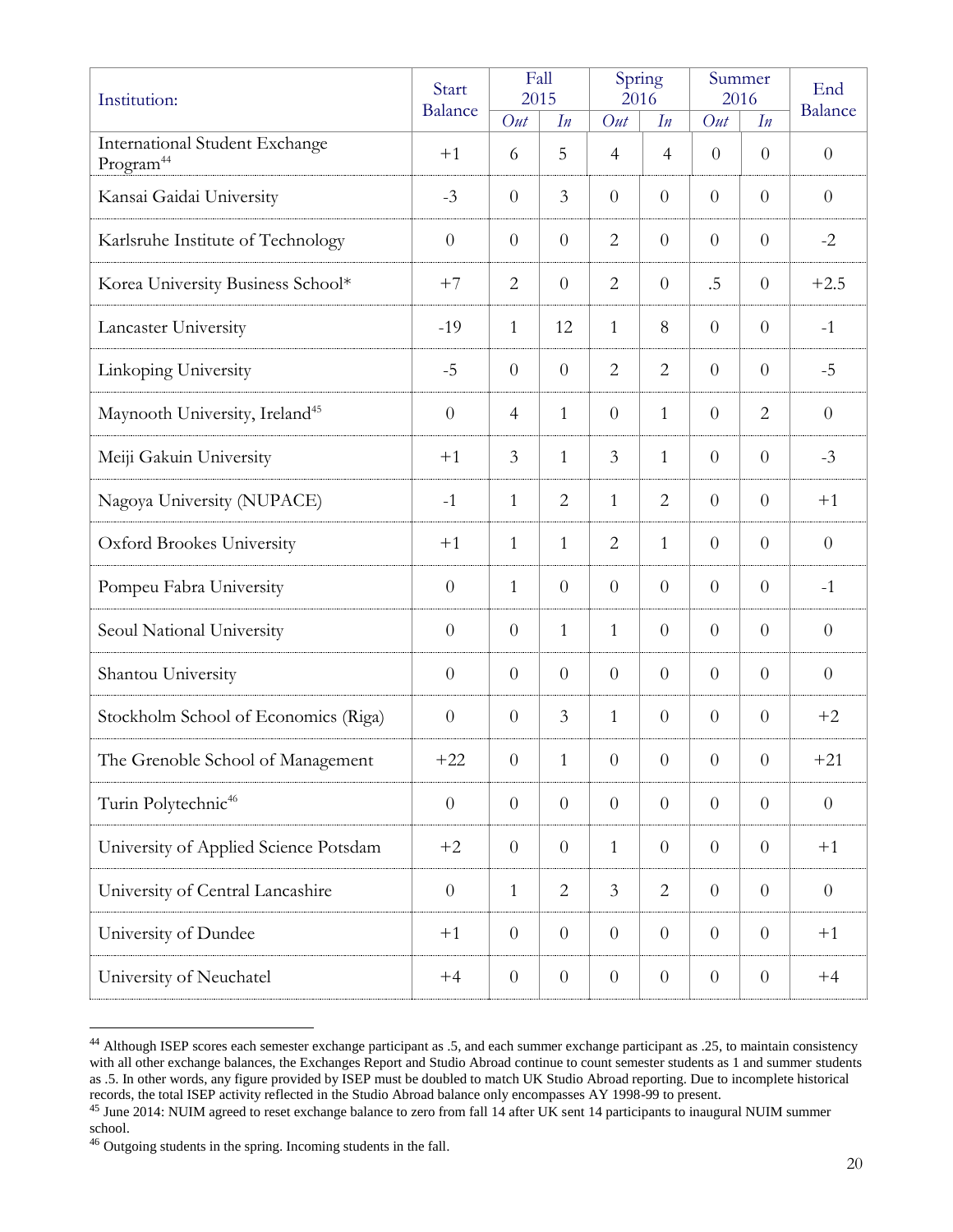| Institution:                                                 | Start<br><b>Balance</b> | Fall<br>2015   |                | Spring<br>2016 |          | Summer<br>2016 |          | End<br><b>Balance</b> |
|--------------------------------------------------------------|-------------------------|----------------|----------------|----------------|----------|----------------|----------|-----------------------|
|                                                              |                         | Out            | In             | Out            | In       | Out            | In       |                       |
| University of San Francisco, Quito <sup>47*</sup>            | $-2$                    | $\overline{0}$ | $\overline{0}$ | $\theta$       | $\theta$ | $\theta$       | $\Omega$ | $-2$                  |
| University of Sussex                                         | $\overline{0}$          | $\overline{4}$ | $\overline{0}$ | $\overline{2}$ | $\Omega$ | $\Omega$       | $\Omega$ | -6                    |
| University of Sydney                                         | $\theta$                | $\Omega$       | $\overline{0}$ | $\theta$       | $\Omega$ | $\Omega$       | $\Omega$ | $\Omega$              |
| Vienna University of Economics and<br>Business <sup>48</sup> | $\theta$                | $\Omega$       | $\mathbf{1}$   | 2              | 1        | $\Omega$       | $\Omega$ | $\Omega$              |
| Waseda University                                            | $\theta$                | $\Omega$       | $\mathbf{1}$   | $\overline{0}$ | 1        | $\theta$       | $\Omega$ | $+2$                  |
| WHU-Otto Beisheim School of<br>Management                    | $-2$                    | $\mathbf{1}$   | $\overline{2}$ | $\overline{2}$ | $\theta$ | $\theta$       | $\Omega$ | $-3$                  |
|                                                              |                         |                |                |                |          |                |          |                       |

 $^{47}$  From fall 2015 for every 2 UK students attending USFQ, UK will provide one USFQ semester-long exchange student with a scholarship up to equivalent of two one-semester UK in-state tuition fees to be used toward the cost of UK tuition and fees, on-campus accommodation and meal plan. USFQ student is responsible for any costs not covered by the scholarship. USFQ student also responsible for paying any tax on the value of the scholarship levied by US government and billed on its behalf by UK. MOU covering summer exchange option expired in 2014.

 $48$  June 2014: WU agreed to reset the exchange balance to zero, starting in fall semester 2014.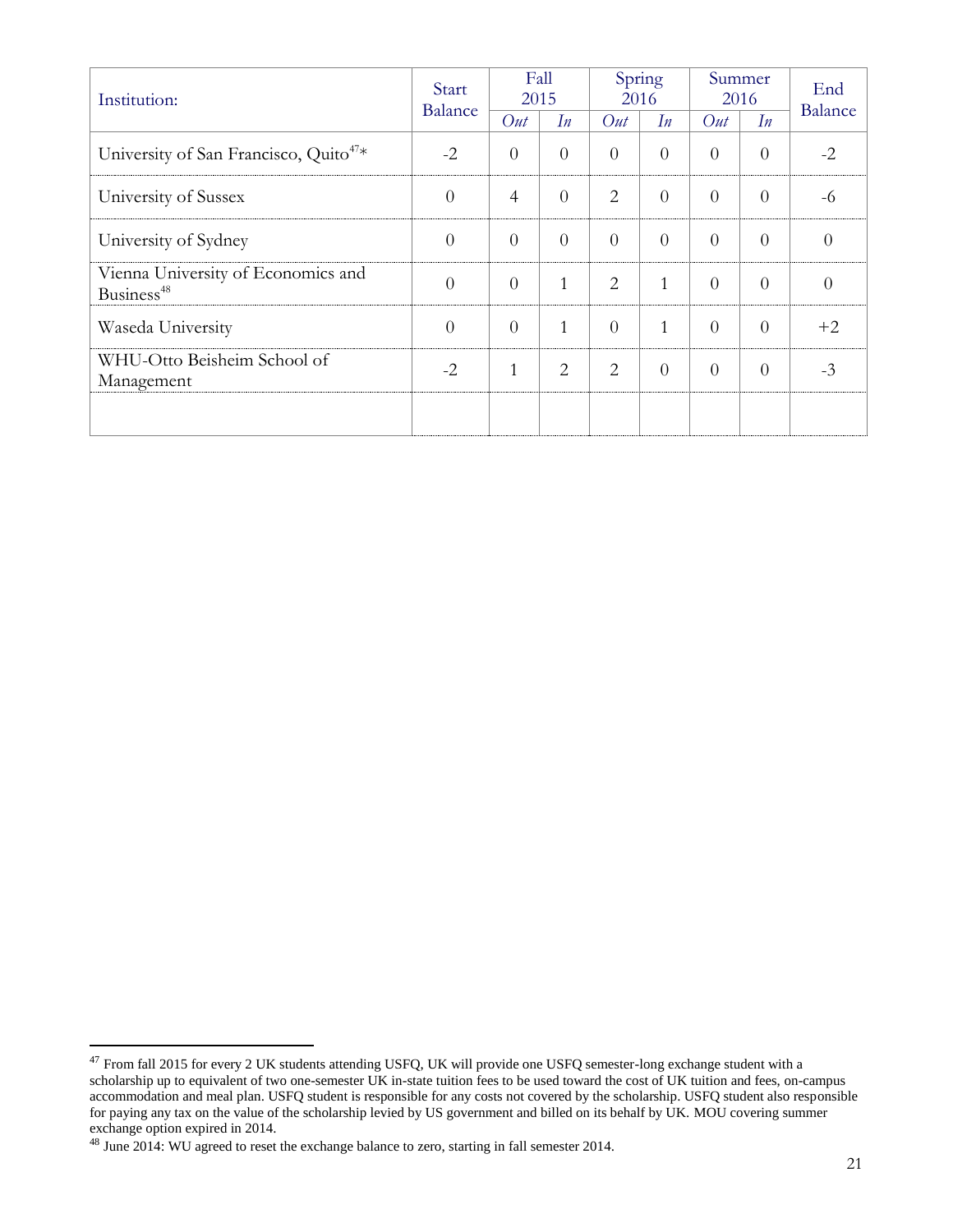# APPENDIX E - CURRENT COST CENTER ACCOUNT BALANCES

| Cost Center: | <b>Associated Programs</b>                                 | Balance (as of 6/30/2016) |
|--------------|------------------------------------------------------------|---------------------------|
| 1013202360   | Akita International University                             |                           |
| 1013202360   | Carlos III University of Madrid                            |                           |
| 1013202360   | Charles Sturt University                                   |                           |
| 1013202360   | Chung-Ang University                                       |                           |
| 1013202360   | Heidelberg University (non-scholarship only) <sup>49</sup> |                           |
| 1013202360   | Lancaster University                                       |                           |
| 1013202360   | Maynooth University                                        | \$202,656                 |
| 1013202360   | Meiji Gakuin University                                    |                           |
| 1013202360   | Nagoya University (NUPACE)                                 |                           |
| 1013202360   | University of Central Lancashire                           |                           |
| 1013202360   | University of Sussex                                       |                           |
| 1013202360   | Waseda University                                          |                           |
| 1012035490   | Tuition account for Heidelberg Scholars                    | \$0                       |
| 1023170850   | Stipend account for Heidelberg Scholars                    | \$20.50                   |
| 1013202350   | Kansai Gaidai University                                   | $-$ \$11,883              |
| 1013202320   | University of San Francisco, Quito                         | \$22,162                  |
| 1012015050   | Deauville Sister Cities Scholarship                        | \$0                       |
| 1013164360   | International Student Exchange Program ISEP                | \$97,382                  |
| 1013205140   | City University of Hong Kong (A&S)                         |                           |
| 1013205140   | Pompeu Fabra University (A&S)                              | \$14,879                  |
| 1013205140   | Shantou University (A&S)                                   |                           |

 For revenue collected and costs paid in association with the regular Heidelberg exchange (TFE) only. There are separate cost centers for the tuition and stipend associated with the Heidelberg Scholarship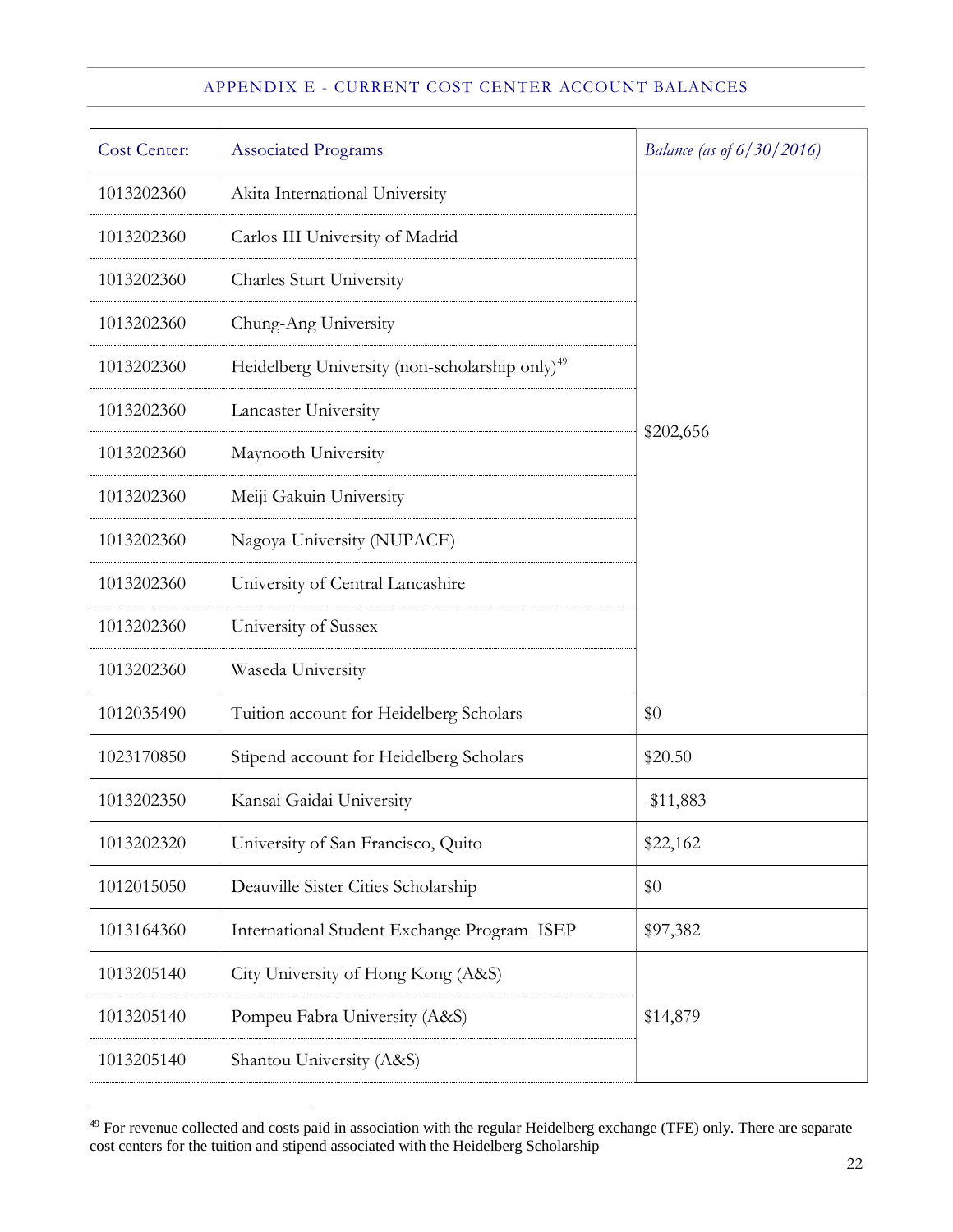| Cost Center: | <b>Associated Programs</b>                                        | Balance (as of $6/30/2016$ ) |
|--------------|-------------------------------------------------------------------|------------------------------|
| 1013205140   | University of Education of Ludwigsburg (A&S)                      |                              |
| 1013205140   | University of Valladolid (A&S)                                    |                              |
| 1013200790   | Federal University of Campina Grande (AG)                         |                              |
| 1013200790   | Federal University of Viçosa (AG)                                 | \$16                         |
| 1013200790   | Seoul National University (AG)                                    |                              |
| 1013180930   | Burgundy School of Business (Dijon) (B&E)                         |                              |
| 1013180930   | Korea University Business School (B&E)                            |                              |
| 1013180930   | Oxford Brookes University (B&E)                                   |                              |
| 1013180930   | Stockholm School of Economics (B&E)                               |                              |
| 1013180930   | The Grenoble School of Management (B&E)                           | \$107,720                    |
| 1013180930   | University of Neuchatel (B&E)                                     |                              |
| 1013180930   | Vienna Univ. of Econ. and Business (B&E)                          |                              |
| 1013180930   | WHU-Otto Beisheim School of Mgmt. (B&E)                           |                              |
| 1013209900   | HAW Hamburg (CI)                                                  | \$0                          |
| 1013204800   | Ecole Nationale Superieure D'Architecture de<br>Montpellier (DES) |                              |
| 1013204800   | Anhalt University of Applied Sciences (DES)                       | \$10,348                     |
| 1013205310   | Linkoping University (EDUC)                                       |                              |
| 1013205310   | University of Sydney (EDUC)                                       | \$13,177                     |
| 1013160560   | Consortium for Overseas Student Teaching (COST)                   | \$163,141                    |
| 1013202010   | Karlsruhe Institute of Technology (ENGR)                          |                              |
| 1013202010   | Turin Polytechnic (ENGR)                                          | \$16,837                     |
| 1013202010   | University of Dundee (ENGR)                                       |                              |
| 1013205150   | Education University of Hong Kong (FA)                            |                              |
| 1013205150   | HUMAK University of Applied Science (FA)                          | \$25,188                     |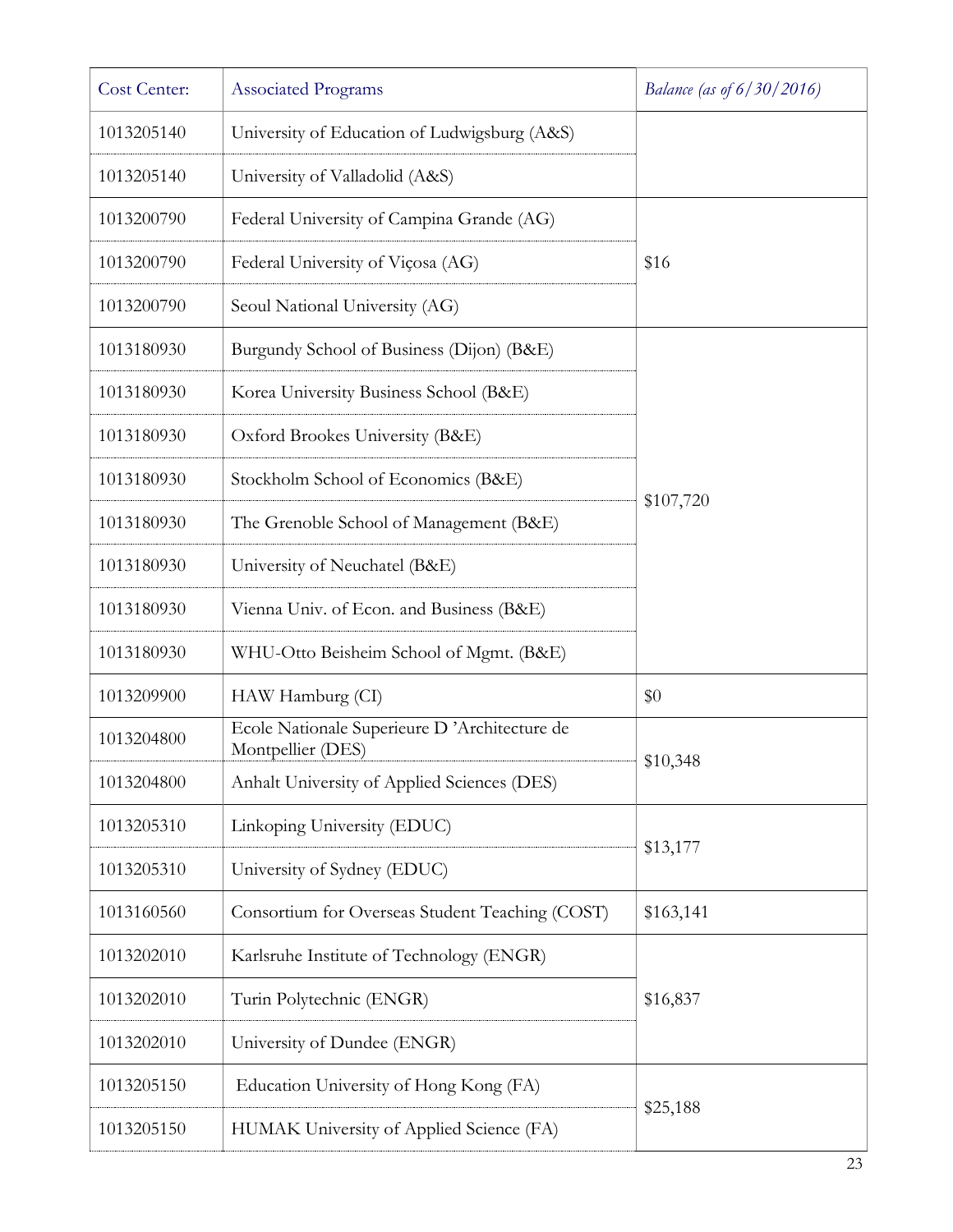| Cost Center: | <b>Associated Programs</b>                  | Balance (as of $6/30/2016$ ) |
|--------------|---------------------------------------------|------------------------------|
| 1013205150   | University of Applied Sciences Potsdam (FA) |                              |

#### APPENDIX F - WHO'S WHO AT UK IN EXCHANGES

| Position:                          | Unit                               | Name                   | Email                       |
|------------------------------------|------------------------------------|------------------------|-----------------------------|
| <b>EA</b> Director                 | <b>UKIC</b>                        | <b>TBA</b>             | tbc@uky.edu                 |
| <b>EA</b> Exchanges<br>Coordinator | <b>UKIC</b>                        | Laurence Tuccori       | laurence.tuccori@uky.edu    |
| EA Financial Manager               | <b>UKIC</b>                        | Katie McKinney         | kemckinney@uky.edu          |
| Manager of Int'l<br>Agreements     | <b>UKIC</b>                        | Ismaila Ceesay         | ismaila.ceesay@uky.edu      |
| ISSS Exchanges Liaison             | <b>UKIC</b>                        | Karen Slaymaker        | karen.slaymaker@uky.edu     |
| Housing Manager                    | Asst Dir. Housing<br>Assignments   | Betsy Jo Mullins       | ukhousing@email.uky.edu     |
| Undergraduate<br>Admissions        | Register                           | Michelle Nordin        | $m\nu$ in $@$ email.uky.edu |
| Undergraduate<br>Admissions        | Registrar                          | Patrick Justice        | pdjust0@uky.edu             |
| Student Health<br>Insurance        | UK SHIP                            | Chavae Mock            | chavae.mock@uky.edu         |
| <b>Graduate Admissions</b>         | Graduate School                    | Maureen Barker         | maureen.barker@uky.edu      |
| <b>Graduate Admissions</b>         | Graduate School                    | Patricia Bond          | pbond@email.uky.edu         |
| College Rep. to IAC                | Graduate School                    | Brian Jackson          | jackson@email.uky.edu       |
| College Rep. to IAC                | Martin School                      | <b>Edward Jennings</b> | ed.jennings@uky.edu         |
| College Rep. to IAC                | Patterson School                   | Robert Farley          | farls0@gmail.com            |
| College Rep. to IAC                | College of Agriculture             | Larry Grabau           | larry.grabau@uky.edu        |
| College Rep. to IAC                | College of Arts &<br>Sciences      | Ted Schatzki           | schatzki@uky.edu            |
| College Rep. to IAC                | College of Business &<br>Economics | Summer Eglinski        | summer.eglinski@uky.edu     |
| College Rep. to IAC                | College of Business &<br>Economics | Merl Hackbart          | m.hackbart@uky.edu          |
| College Rep. to IAC                | College of Business &<br>Economics | Steve Skinner          | steve.skinner@uky.edu       |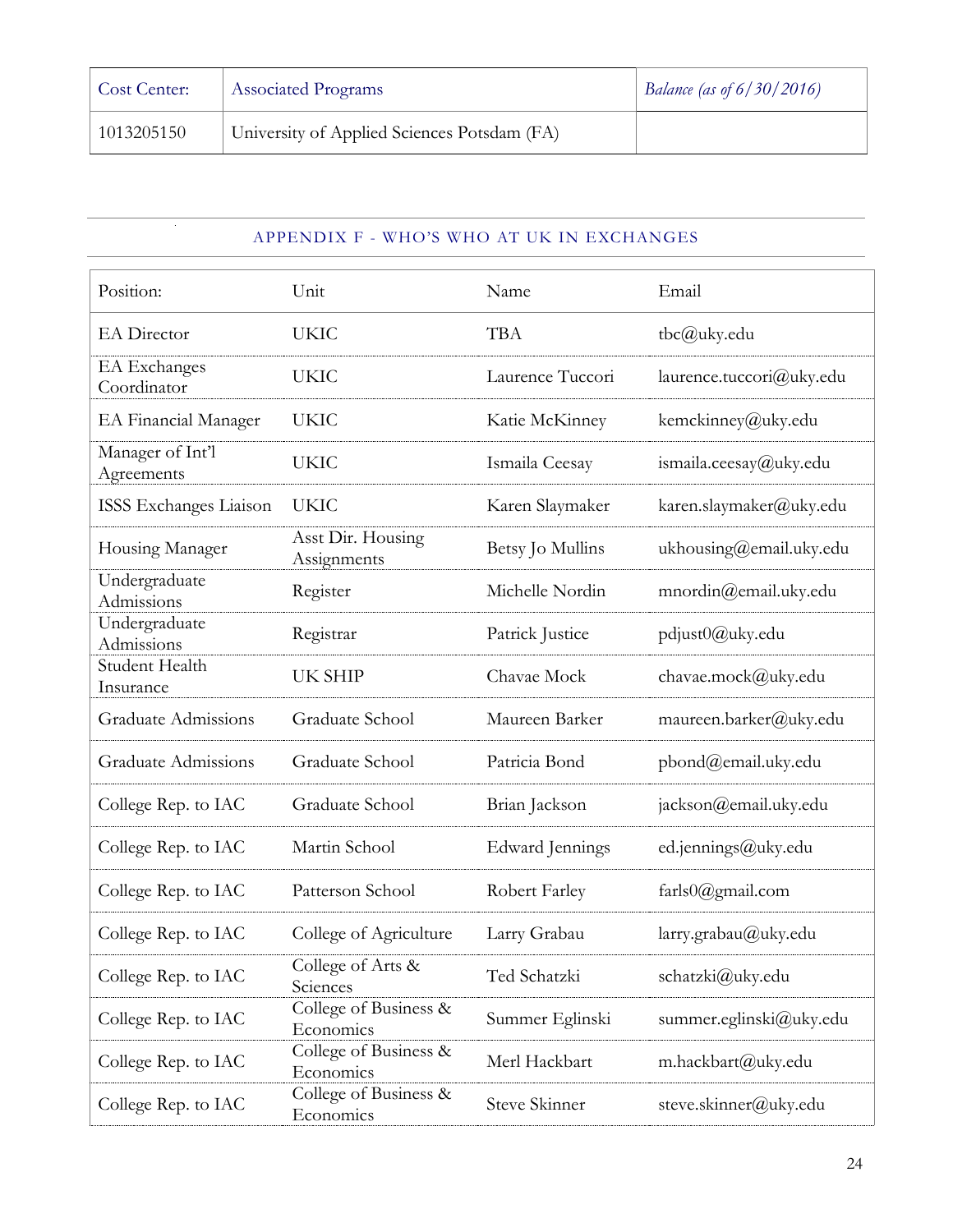| College Rep. to IAC     | College of<br>Communications       | Beth E. Barnes             | bbarnes@uky.edu         |
|-------------------------|------------------------------------|----------------------------|-------------------------|
| College Rep. to IAC     | College of Dentistry               | Juan Yepes                 | jfyepe2@email.uky.edu   |
| College Rep. to IAC     | College of Design                  | Anne Filson                | anne.filson@uky.edu     |
| College Rep. to IAC     | College of Education               | Sharon Brennan             | sharon.brennan@uky.edu  |
| College Rep. to IAC     | College of Engineering             | Nick Stamatiadis           | nstamat@engr.uky.edu    |
| College Rep. to IAC     | College of Fine Arts               | Anna Brzyski               | anna.brzyski@uky.edu    |
| College Rep. to IAC     | College of Health<br>Sciences      | Sharon R. Stewart          | srstew01@uky.edu        |
| College Rep. to IAC     | College of Law                     | Mark Kightlinger           | mfkigh2@email.uky.edu   |
| College Rep. to IAC     | College of Medicine                | Sam Matheny                | matheny@email.uky.edu   |
| College Rep. to IAC     | College of Nursing                 | Terry Lennie               | talenn2@email.uky.edu   |
| College Rep. to IAC     | College of Nursing                 | Dorothy Brockopp           | dybroc00@email.uky.edu  |
| College Rep. to IAC     | College of Pharmacy                | Melody Ryan                | maryan1@email.uky.edu   |
| College Rep. to IAC     | College of Public<br>Health        | Claudia Hopenhayn          | cmhope@kcr.uky.edu      |
| College Rep. to IAC     | College of Social Work             | Marie Antoinette<br>Sossou | msossou@uky.edu         |
| <b>Business Officer</b> | College of Agriculture             | Susan Campbell             | Susan.c@uky.edu         |
| <b>Business Officer</b> | College of Arts &<br>Sciences      | Pam Thompson               | pam.thompson@uky.edu    |
| <b>Business Officer</b> | College of Business &<br>Economics | Debbie O'Daniel            | deb@uky.edu             |
| <b>Business Officer</b> | College of<br>Communications       | Jonathan Clifton           | jclifto@uky.edu         |
| <b>Business Officer</b> | College of Dentistry               |                            |                         |
| <b>Business Officer</b> | College of Design                  | Ginny Miller               | vmiller@email.uky.edu   |
| <b>Business Officer</b> | College of Education               | Rosemary Waters            | rosemary.waters@uky.edu |
| <b>Business Officer</b> | College of Engineering             | Mary McBeath               | mcbeath@uky.edu         |
| <b>Business Officer</b> | College of Fine Arts               | Rachel Copeland            | rachel.copeland@uky.edu |
| <b>Business Officer</b> | College of Health<br>Sciences      | Denise McCarthy            | denise.mccarthy@uky.edu |
| <b>Business Officer</b> | College of Law                     |                            |                         |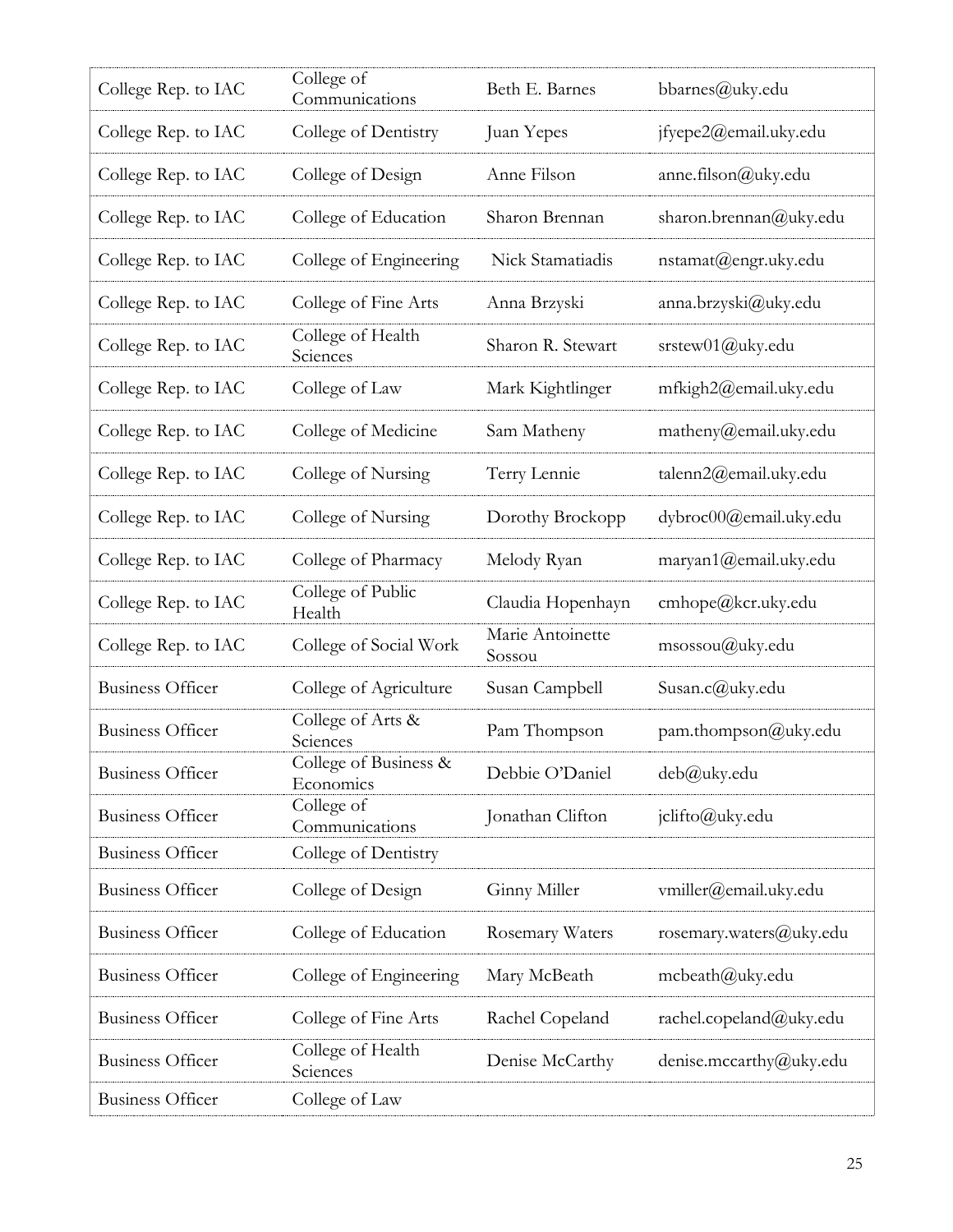| Business Officer        | College of Medicine         | Patricia Polly | trish.polly@uky.edu          |
|-------------------------|-----------------------------|----------------|------------------------------|
| Business Officer        | College of Nursing          | Karen Minton   | kminton@email.uky.edu        |
| <b>Business Officer</b> | College of Pharmacy         | Judy Pistilli  | jcpist3@email.uky.edu        |
| <b>Business Officer</b> | College of Public<br>Health | Allen Eskridge | joseph.eskridge@uky.edu      |
| Business Officer        | College of Social Work      | Sharon Hodge   | $\text{cswhodge}(a)$ uky.edu |

#### APPENDIX G – 2015-2016 BILLING STRUCTURE & FEES

University Wide

| Residency    | Tuition     | Course Fees | Less EAP599   | Semester Total |
|--------------|-------------|-------------|---------------|----------------|
| Resident     | \$5,546.00  | \$332.00    | $-$ \$449.00  | \$5,429.00     |
| Non-Resident | \$12,216.00 | \$332.00    | $-\$1,005.00$ | \$11,543.00    |
| Grad Res     | \$5,826.00  | \$332.00    | $-$ \$617.00  | \$5,541.00     |
| Grad Non-res | \$13,077.00 | \$332.00    | $-\$1,423.00$ | \$11,986.00    |

# College of Agriculture, Food and Environment

| Residency    | Tuition     | Course Fees | Less EAP599   | Semester Total |
|--------------|-------------|-------------|---------------|----------------|
| Resident     | \$5,546.00  | \$309.00    | $-$ \$449.00  | \$5,406.00     |
| Non-Resident | \$12,216.00 | \$309.00    | $-\$1,005.00$ | \$11,520.00    |
| Grad Res     | \$5,826.00  | \$309.00    | $-$ \$617.00  | \$5,518.00     |
| Grad Non-res | \$13,077.00 | \$309.00    | $-\$1,423.00$ | \$11,963.00    |

College of Arts & Sciences

| Residency    | Tuition     | Course Fees | Less EAP599   | Semester Total |
|--------------|-------------|-------------|---------------|----------------|
| Resident     | \$5,546.00  | \$241.00    | $-$ \$449.00  | \$5,338.00     |
| Non-Resident | \$12,216.00 | \$241.00    | $-\$1,005.00$ | \$11,452.00    |
| Grad Res     | \$5,826.00  | \$241.00    | $-$ \$617.00  | \$5,450.00     |
| Grad Non-res | \$13,077.00 | \$241.00    | $-\$1,423.00$ | \$11,895.00    |

# Gatton College of Business and Economics

| Residency    | Tuition     | Course Fees | Less EAP599   | Semester Total |
|--------------|-------------|-------------|---------------|----------------|
| Resident     | \$5,546.00  | \$393.00    | $-$ \$449.00  | \$5,490.00     |
| Non-Resident | \$12,216.00 | \$393.00    | $-\$1,005.00$ | \$11,604.00    |
| Grad Res     | \$5,826.00  | \$393.00    | $-$ \$617.00  | \$5,602.00     |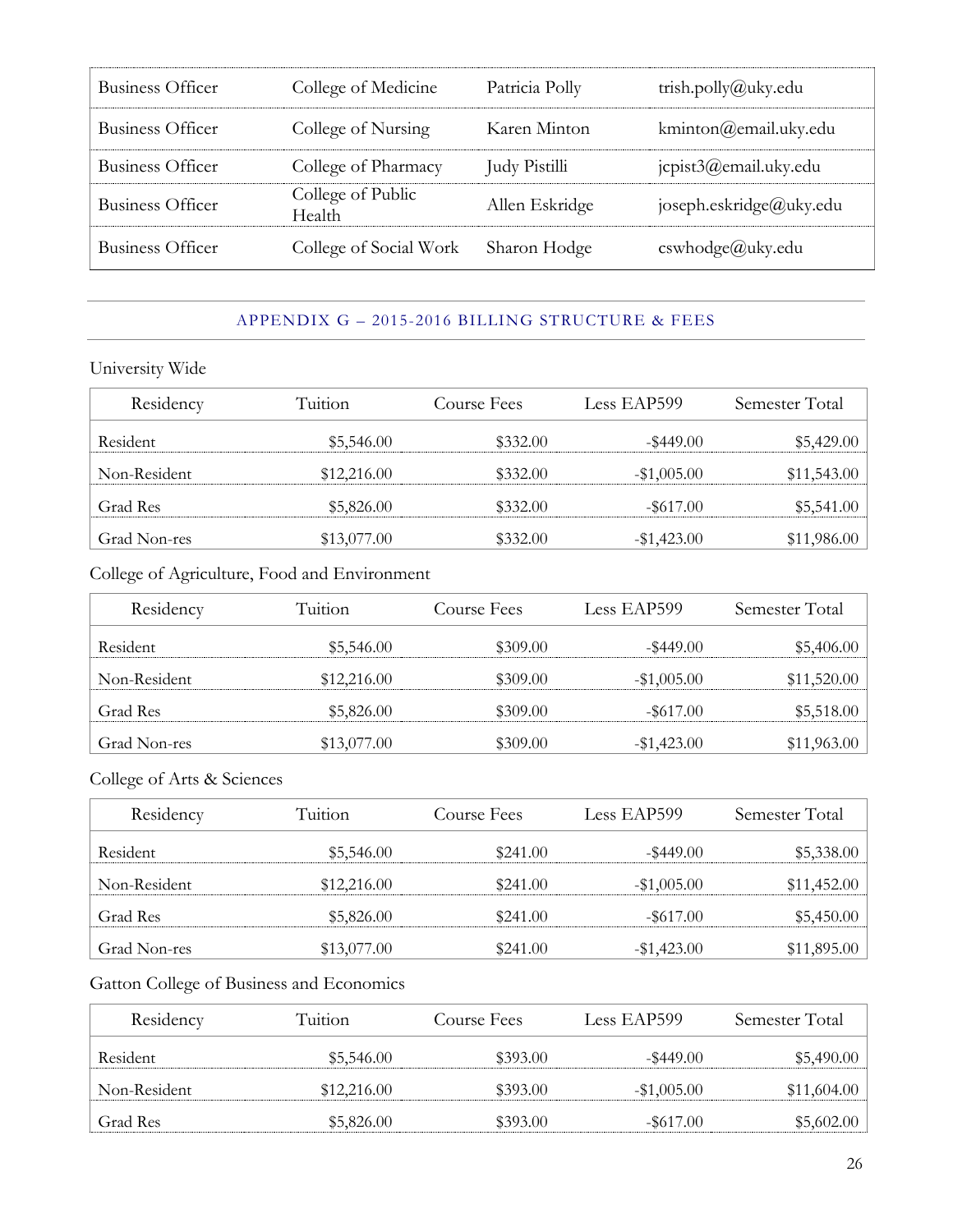| Grad Non-res | \$13,077.00 | \$393.00 | $-$ \$1,423.00 | \$12,047.00 |
|--------------|-------------|----------|----------------|-------------|

# Residency Tuition Course Fees Less EAP599 Semester Total Resident \$5,546.00 \$5,546.00 \$101.00 -\$449.00 \$5,198.00 Non-Resident \$12,216.00 \$101.00 -\$1,005.00 \$11,312.00 Grad Res  $$5,826.00$   $$101.00$   $$617.00$   $$5,310.00$ Grad Non-res \$13,077.00 \$101.00 -\$1,423.00 \$11,755.00 College of Design Residency Tuition Course Fees Less EAP599 Semester Total Resident \$5,546.00 \$5,546.00 \$344.00  $-$ \$449.00 \$5,441.00 Non-Resident \$12,216.00 \$344.00 -\$1,005.00 \$11,555.00 Grad Res  $$5,826.00$   $$344.00$   $$617.00$   $$5,553.00$

# College of Communication & Information

#### College of Education

| Residency       | Tuition     | Course Fees | Less EAP599   | Semester Total |
|-----------------|-------------|-------------|---------------|----------------|
| <b>Resident</b> | \$5,546.00  | \$134.00    | $-$ \$449.00  | \$5,231.00     |
| Non-Resident    | \$12,216.00 | \$134.00    | $-\$1,005.00$ | \$11,345.00    |
| Grad Res        | \$5,826.00  | \$134.00    | $-$ \$617.00  | \$5,343.00     |
| Grad Non-res    | \$13,077.00 | \$134.00    | $-\$1,423.00$ | \$11,788.00    |

Grad Non-res \$13,077.00 \$344.00 -\$1,423.00 \$11,998.00

# College of Engineering

| Residency    | Tuition     | Course Fees | Less EAP599   | Semester Total |
|--------------|-------------|-------------|---------------|----------------|
| Resident     | \$5,546.00  | \$692.00    | $-$ \$449.00  | \$5,789.00     |
| Non-Resident | \$12,216.00 | \$692.00    | $-\$1,005.00$ | \$11,903.00    |
| Grad Res     | \$5,826.00  | \$692.00    | $-$ \$617.00  | \$5,901.00     |
| Grad Non-res | \$13,077.00 | \$692.00    | $-\$1,423.00$ | \$12,346.00    |

#### College of Fine Arts

| Residency    | Tuition     | Course Fees | Less EAP599   | Semester Total |
|--------------|-------------|-------------|---------------|----------------|
| Resident     | \$5,546.00  | \$440.00    | $-$ \$449.00  | \$5,537.00     |
| Non-Resident | \$12,216.00 | \$440.00    | $-\$1,005.00$ | \$11,651.00    |
| Grad Res     | \$5,826.00  | \$440.00    | $-$ \$617.00  | \$5,649.00     |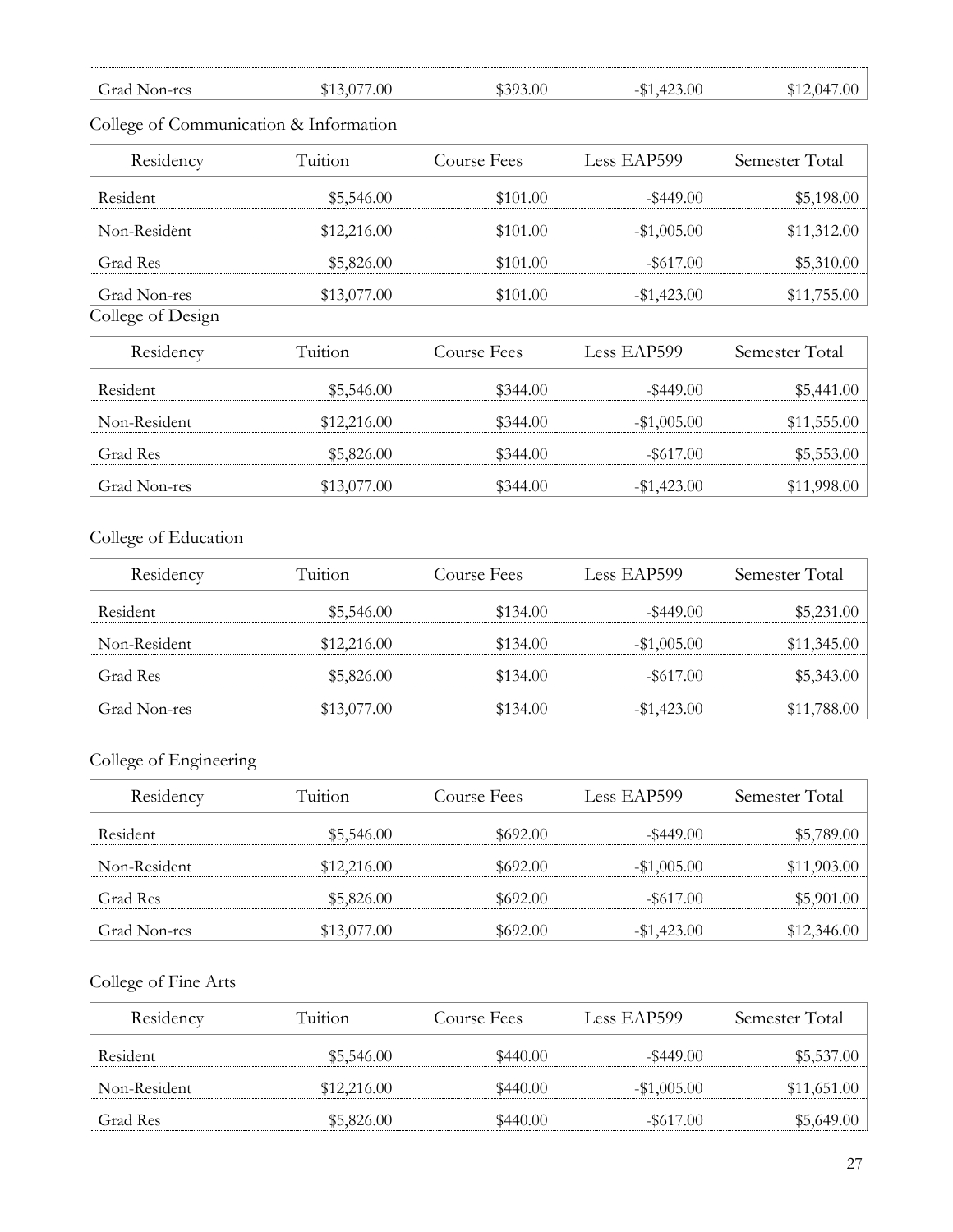| Grad Non-res | 077.00<br>$\left( \frac{1}{2} \right)$ | \$440.00 | 423.00 | -094.00 |
|--------------|----------------------------------------|----------|--------|---------|
|              |                                        |          |        |         |

Note: Please contact UK Education Abroad for billing information and fees associated with ISEP, COST, non-TFE exchanges, and summer ratio-based billing structures.

 $\begin{tabular}{|c|c|c|c|} \hline \quad \quad & \quad \quad & \quad \quad & \quad \quad \\ \hline \quad \quad & \quad \quad & \quad \quad & \quad \quad \\ \hline \end{tabular}$ 

# APPENDIX H - CONTACT LIST AT PARTNER INSTITUTIONS

| Institution                                                                 | Name                                     | Title                                                | Email                                                                                      |
|-----------------------------------------------------------------------------|------------------------------------------|------------------------------------------------------|--------------------------------------------------------------------------------------------|
| Akita International<br>University                                           | Mr Travis Senzaki<br>Ms Yuko Suzuki      | Coordinator from<br><b>USA</b><br>Coordinator to USA | international@gl.aiu.ac.jp<br>ysuzuki@aiu.ac.jp                                            |
| Anhalt University of Applied<br>Sciences (DES)                              | Stephan Pinkau                           | Professor                                            |                                                                                            |
| <b>Burgundy School of Business</b><br>$(Dijon)$ $(B&E)$                     | Natalie Cureau                           | Intnl Mobility Mgr.                                  | Natalie.cureau@escdijon.e<br>u                                                             |
| Carlos III University of<br>Madrid                                          | Ms. Iris Rico                            | Incoming<br>Coordinator                              | $irico(\partial p_a.uc3m.es$                                                               |
| <b>Charles Sturt University</b>                                             | Louise Haberecht                         | Global Co-ordinator                                  | lhaberecht@csu.edu.au                                                                      |
| Chung-Ang University                                                        | Dhong Il Jang                            | Exchange<br>Coordinator                              | jeff@cau.ac.kr                                                                             |
| City University of Hong<br>Kong (A&S)                                       | Ms. Vincy Chan<br>Ms Tammy Chan          | Outbound<br>Coordinator<br>Inbound coordinator       | vincy.chan@cityu.edu.hk<br>lcchan@cityu.edu.hk                                             |
| <b>Ecole Nationale Superieure</b><br>D'Architecture de<br>Montpellier (DES) | Francoise Gomes<br>Sandrine Chiaraviglio | Coordinator from<br><b>USA</b><br>Coordinator to USA | Francoise.gomes@montp<br>ellier.archi.fr<br>Sandrine.chiaraviglio@mo<br>ntpellier.archi.fr |
| Education University of<br>Hong Kong (FA)                                   | Ms. Malina Su                            | Manager, Exchange<br>Programs                        | mmssiu@ied.edu.hk                                                                          |
| Federal University of Viçosa<br>(AG)                                        | Deliana de Souza<br>Faria                | Coordinator                                          | dri@ufv.br                                                                                 |
| HAW Hamburg                                                                 | Ingrid Weatherall<br>Nir Along           | Strategic<br>Cooperations<br>Faculty Liaison         | Ingrid.weatherall@haw-<br>hamburg.de<br>Nissemnir.alon@haw-<br>hamburg.de                  |
| Heidelberg University                                                       | Elizabeth Trnka                          | Canada/USA Ex.<br>Coordinator                        | elisabeth.trnka@zuv.uni-<br>heidelberg.de                                                  |
| HUMAK University of<br>Applied Science (FA)                                 | Timo Sorvoja                             | Intnl Coordinator                                    | Timo.sorvoja@humak.fi                                                                      |
| Kansai Gaidai                                                               | Eriko Kameoka<br>Norihito Taniguchi      | Coordinator from<br><b>USA</b><br>Coordinator to USA | ekameoka@kansaigaidai.a<br>$c$ .jp<br>ntaniguc@kansaigaidai.ac.                            |
|                                                                             |                                          |                                                      | jp                                                                                         |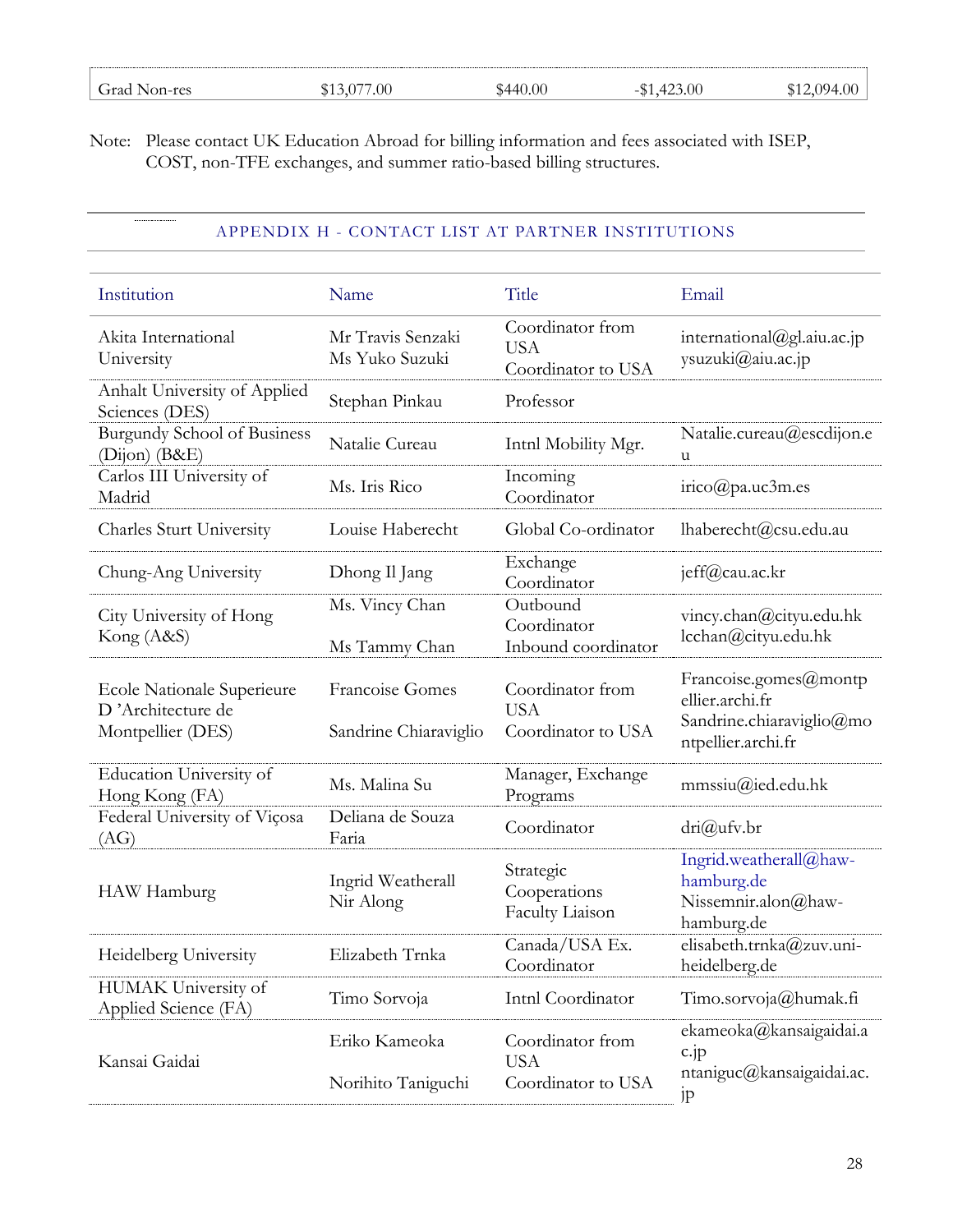|                                               |                                                      |                                                                  | Jan.straube@kit.edu                                                          |
|-----------------------------------------------|------------------------------------------------------|------------------------------------------------------------------|------------------------------------------------------------------------------|
| Karlsruhe Institute of<br>Technology (ENGR)   | Jan Straube                                          | Int. Students Office                                             | Overseas-in@intl.kit.edu                                                     |
| Korea University Business<br>School (B&E)     | Una Kim<br>Nahyun Lee                                | Inbound from USA<br>Outbound from<br>Korea                       | Una326@korea.ac.kr<br>hyunlee@korea.ac.kr                                    |
| Lancaster University                          | Jacqui Wright                                        | S.A. Mgr.                                                        | j.l.wright@lancaster.ac.uk                                                   |
| Linkoping University<br>(EDUC)                | Lena Örnestrand<br>Lisa Dobrosch<br>Kerstin Karlsson | Fac. of Ed Sciences<br>Coordinator to USA<br>Coordinator fr. USA | lena.ornestrand@liu.se<br>lisa.dobrosch@liu.se<br>Kerstin.karlsson@liu.se    |
| Meiji Gakuin University                       | Jiro Takeishi<br>Chikako Shiina                      | Outbound<br>coordinator<br>Inbound coordinator                   | cicet@mguad.meijigakuin.<br>ac.jp                                            |
| Nagoya University<br>(NUPACE)                 | Nami Iwaki<br>Claudia Ishikawa                       | Coordinator to USA<br>Coordinator fr. USA                        | iwaki@ecis.nagoya-<br>u.ac.jp<br>k46189a@cc.nagoya-<br>u.ac.jp               |
| Maynooth University                           | Alena Jurikova<br>Jana Hetenyiova                    | Outgoing<br>Coordinator<br>Incoming                              | Alena.jurikova@nuim.ie<br>Jana.hetenyiova@nuim.ie                            |
| Oxford Brookes University                     | Yelena Ablaeva                                       | Coordinator<br>Administrator                                     | studyabroad@brookes.ac.<br>uk                                                |
| Pompeu Fabra University                       | Monica Pellise                                       | Inthl Partnerships<br>Intnl Mobility                             | monica.pellise@upf.edu                                                       |
|                                               | Meritxell Cama Azoz                                  | Coordinator                                                      | meritxell.cama@upf.edu                                                       |
| Seoul National University                     | Moon-Kyung Baik                                      | Exchange Manager                                                 | Exch_america@snu.ac.kr                                                       |
| Shantou University                            | Lawrence Liao                                        | Director                                                         | xqliao@stu.edu.cn                                                            |
| Stockholm School of<br>Economics (Riga) (B&E) | <b>Edite Plokste</b>                                 | Manager                                                          | Edite.plokste@sseriga.edu                                                    |
| The Grenoble School of<br>Management (B&E)    | Andrea Yesilada<br>Melanie Farissier                 | Coordinator from<br><b>USA</b><br>Coordinator to USA             | Andrea.Yesilada@grenobl<br>e-em.com<br>melanie.farissier@grenobl<br>e-em.com |
| University of Applied<br>Sciences Potsdam     | Uta Kotulla                                          | Director Intnl Affairs                                           | kotulla@fh-potsdam.de                                                        |
| University of Caen                            | Sylvie LePetit                                       | Coordinator                                                      | Sylvie.lepetit@unicaen.fr                                                    |
| University of Central<br>Lancashire           | Karen Crolla-Barker                                  | Snr. Int'l Officer                                               | KCrolla-<br>Barker1@uclan.ac.uk                                              |
| University of Dundee<br>(ENGR)                | Sean O'Rourke                                        | International Officer                                            | s.orourke@dundee.ac.uk                                                       |
| University of Neuchatel<br>(B&E)              | Marie-France Farine                                  | Coordinator                                                      | Marie-<br>france.farine@unine.ch                                             |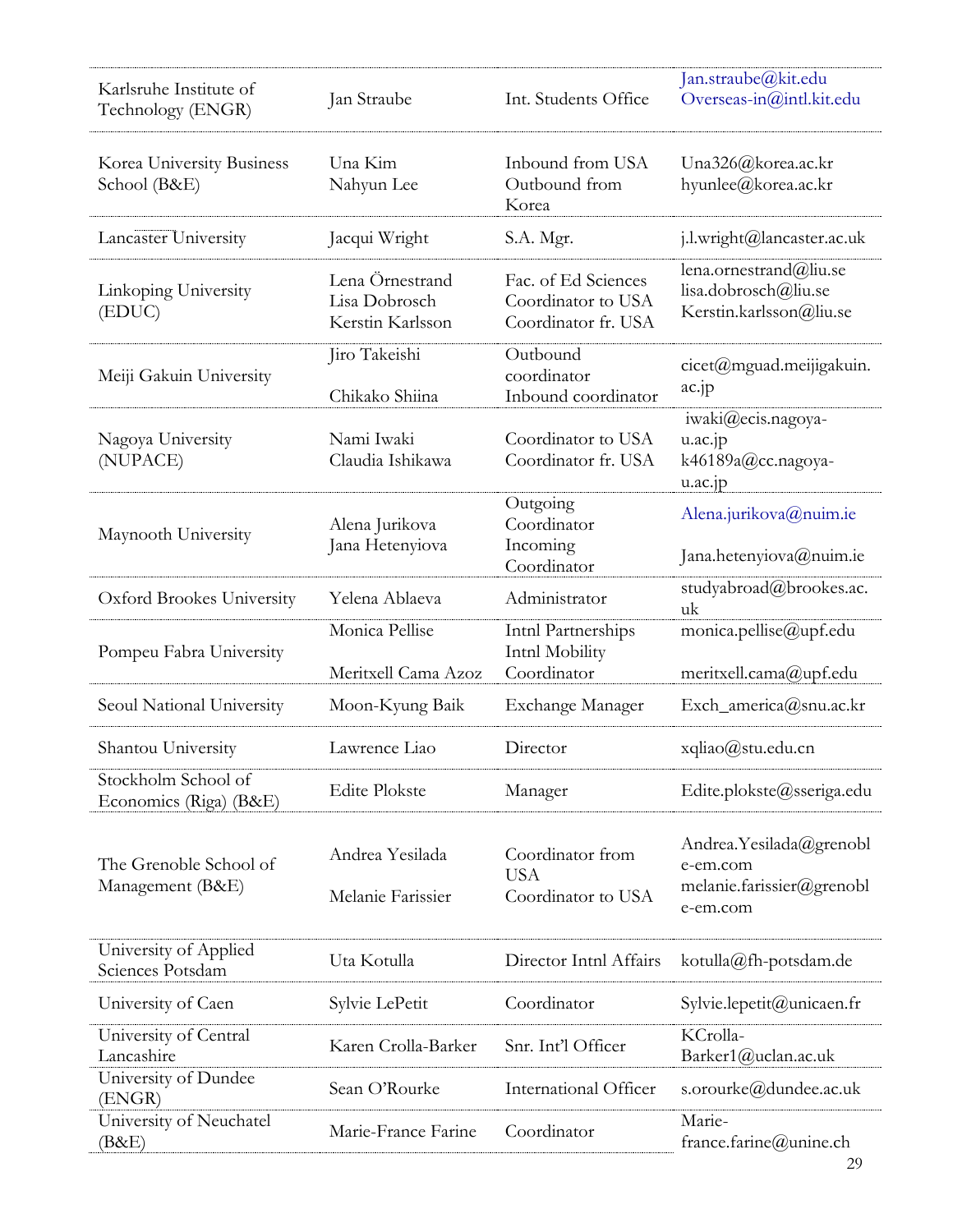| University of San Francisco,<br>Quito                 | Alexandra Velasco<br>Karla Loor<br>Veronica Castelo | Director<br>Coordinator to US<br>Coordinator from US | avelasco@usfq.edu.ec<br>kloor@usfq.edu.ec<br>vcastelo@usfq.edu.ec |
|-------------------------------------------------------|-----------------------------------------------------|------------------------------------------------------|-------------------------------------------------------------------|
| University of Sussex                                  | Elizabeth Akerblom                                  | Coordinator                                          | e.h.akerblom@sussex.ac.u<br>$\mathsf{k}$                          |
| University of Sydney                                  | Hilary Camarda                                      | Exch. Coordinator                                    | Hilary.camarda@sydney.e<br>du.au                                  |
| University of Valladolid<br>(A&S)                     | Mar Fernandez                                       | Director                                             | maximarfernandez@uva.<br>es                                       |
| Vienna University of<br><b>Economics and Business</b> | Claudia Grafenhofer<br>Kaan Tasli                   | Grad Coordinator<br>$U/G$ Coordinator                | claudia.grofenhofer@wu.a<br>c.at<br>Kaan.tasli $@$ wu.ac.at       |
| Waseda University                                     | (Ms.) Aiko<br>Matsumoto                             | Prog. Coordinator                                    | a.matsumoto4@kurenai.w<br>aseda.jp                                |
| WHU-Otto Beisheim School<br>of Management             | Teresa Buchmann                                     | USA Exchange<br>Coordinator                          | teresa.buchmann@whu.e<br>du                                       |

# APPENDIX I - CONTACT LIST FOR EXCHANGE CONSORTIA

| Institution                               | <b>Name</b>  | Title   | <b>Phone</b>    | Email                            |
|-------------------------------------------|--------------|---------|-----------------|----------------------------------|
| COST.                                     | Julie Cleary | UK Rep. | 859-257-2734    | $jsclea01$ ( <i>a</i> ) uky .edu |
| International Student<br>Exchange Program | Alex Proimos | UK Rep. | $(703)504-9967$ | aproimos@isep.org                |

# APPENDIX J - CONTACT LIST FOR PARTNER INSTITUTIONS NOT MANAGED BY EA

| Institution                            | <b>Name</b>  | Title      | Email           |
|----------------------------------------|--------------|------------|-----------------|
| Ludwigsburg University of<br>Education | Linda Worley | UK Faculty | lworley@uky.edu |
| University of Valladolid               | TBC -        | TBC        | $the @$ uky.edu |

#### APPENDIX K – EA EXCHANGE BILLING PROCESSES

The participants in this process will include the EA Financial Manager (hereafter listed as the EA FM) and EA Exchanges Coordinator (hereafter listed as the EA EC).

#### **Outgoing Exchange Students**

1. The EA EC will keep the Exchanges, Associated College and Fee Structure in the Education Abroad Bilateral and Multilateral Exchange Programing Report (hereafter listed as the Exchanges Report) up to date.